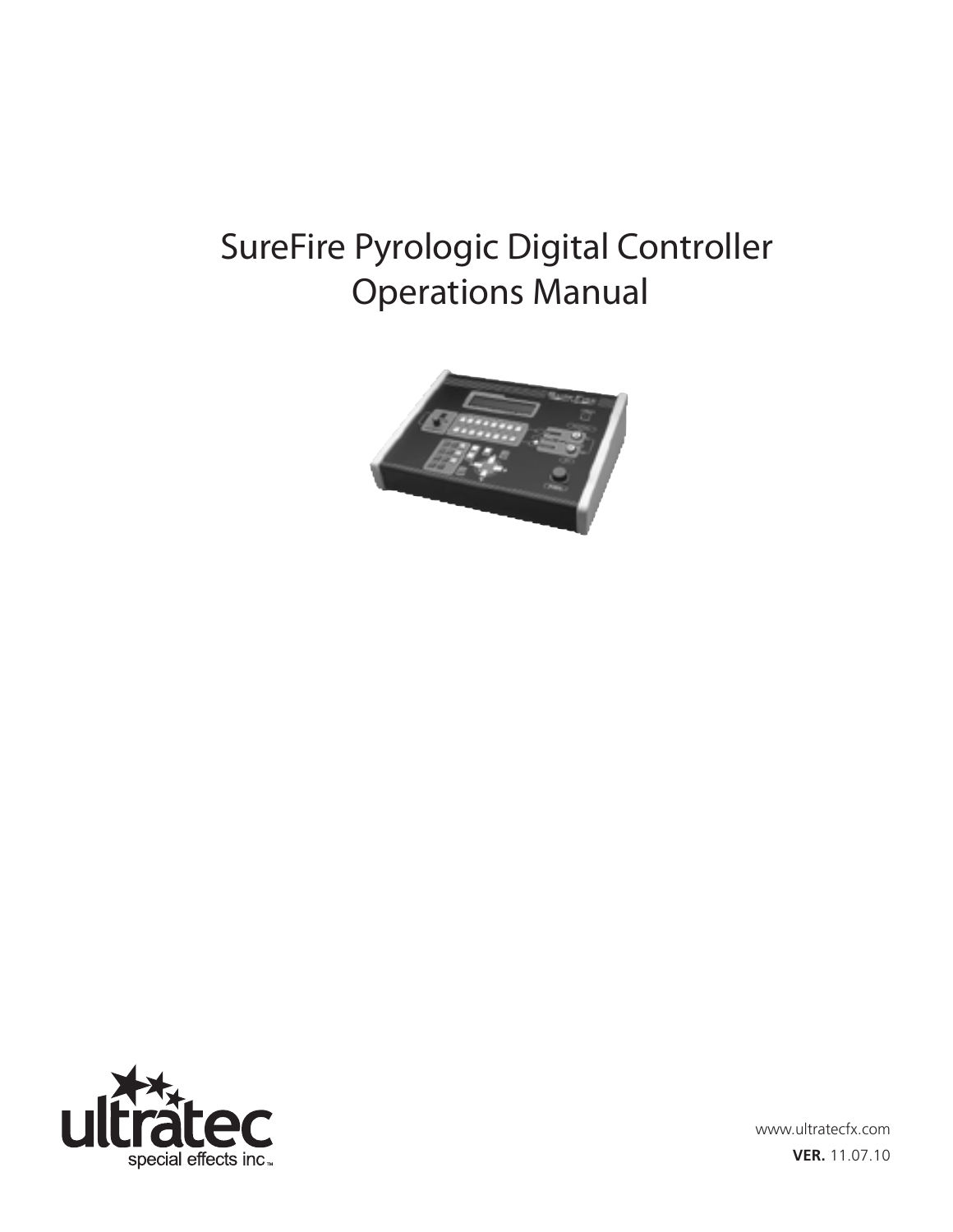# Table of Contents

| Page 1  | Introduction & Warranty                                                   |
|---------|---------------------------------------------------------------------------|
| Page 2  | Pyro Safety                                                               |
| Page 3  | Warning                                                                   |
| Page 4  | <b>Technical Specifications</b>                                           |
| Page 5  | Surefire Pyrologic Controller Front Panel                                 |
| Page 10 | Surefire Pyrologic Controller Rear Panel                                  |
| Page 11 | <b>Channel Select Buttons &amp; Encoder</b>                               |
| Page 27 | Surefire Digital 16 Channel Slave Module                                  |
| Page 28 | Surefire Digital Airburst Slave Module                                    |
| Page 29 | Surefire Digital Slave Module Addressing                                  |
| Page 30 | Surefire Digital Airburst Slave Module Addressing                         |
| Page 30 | Pyrologic Controller Surefire Slave Module Safe Field Operation Procedure |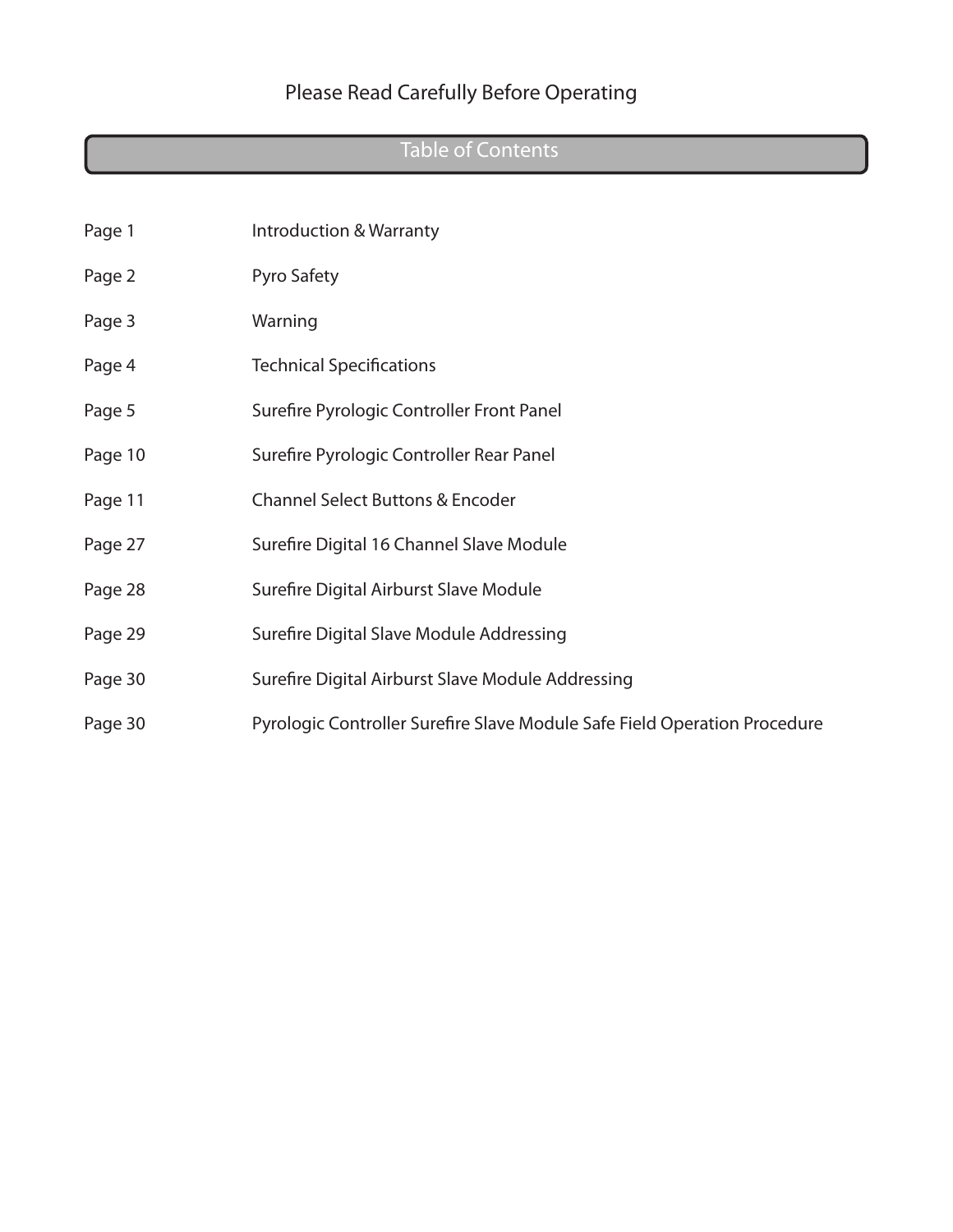#### Introduction

The Pyrologic Programmable Controller is designed to give the user the ultimate in control flexibility. It is capable of selecting multiple module outputs and fire them simultaneously. You can build a chase sequence from any module output and vary the speed of the chase. The Pyrologic has 8 Memory Locations, 4 manual shows and 4 time code shows. The programming of this controller is user friendly. Within minutes you will be programming complex cues and chases.

### **Warranty**

| Warranty:             | All warranty is one year parts and labour unless specified and is on manu-<br>facturer defect only. Abuse, normal wear and tear or poor maintenance is<br>not accepted. Proof of purchase or proof of sale must always accompany<br>any warranty returns. A RA (return authorization) number must be noted<br>on the outside of any box returned to our facilities. Any packages without<br>a clearly marked RA number will not be accepted by our receiving depart-<br>ment. Freight on warranty items are freight prepaid to our facility and we<br>will prepay freight back to your facility after repair, by the most economi-<br>cal means available. Should you require the item express-returned, then<br>you are responsible for any difference in freight cost. |
|-----------------------|--------------------------------------------------------------------------------------------------------------------------------------------------------------------------------------------------------------------------------------------------------------------------------------------------------------------------------------------------------------------------------------------------------------------------------------------------------------------------------------------------------------------------------------------------------------------------------------------------------------------------------------------------------------------------------------------------------------------------------------------------------------------------|
| <b>Return Policy:</b> | Return of any product must be done within 30 days of purchase. The<br>package must be returned freight prepaid and the RA number clearly<br>marked on the outside of the box. A restocking charge of up to 25% may<br>be levied. Only credits are issued to the dealers account. Any product not<br>returned within 30 days is considered purchased.                                                                                                                                                                                                                                                                                                                                                                                                                     |
| Warning:              | Ultratec Special Effects Inc. considers all its product to be safe for use in<br>the application it was intended. Ultratec Special Effects takes no respon-<br>sibility for misuse or incorrect use. Always refer to equipment owners<br>manual for proper use.                                                                                                                                                                                                                                                                                                                                                                                                                                                                                                          |
| **Important Note**:   | All defective Pyro Controllers/ Receivers must be returned with an R.M.A.<br>to Ultratec Special Effects Inc. for corrective actions. Any evidence of<br>equipment tampering could cause a serious accident and will void the<br>company warranty.                                                                                                                                                                                                                                                                                                                                                                                                                                                                                                                       |

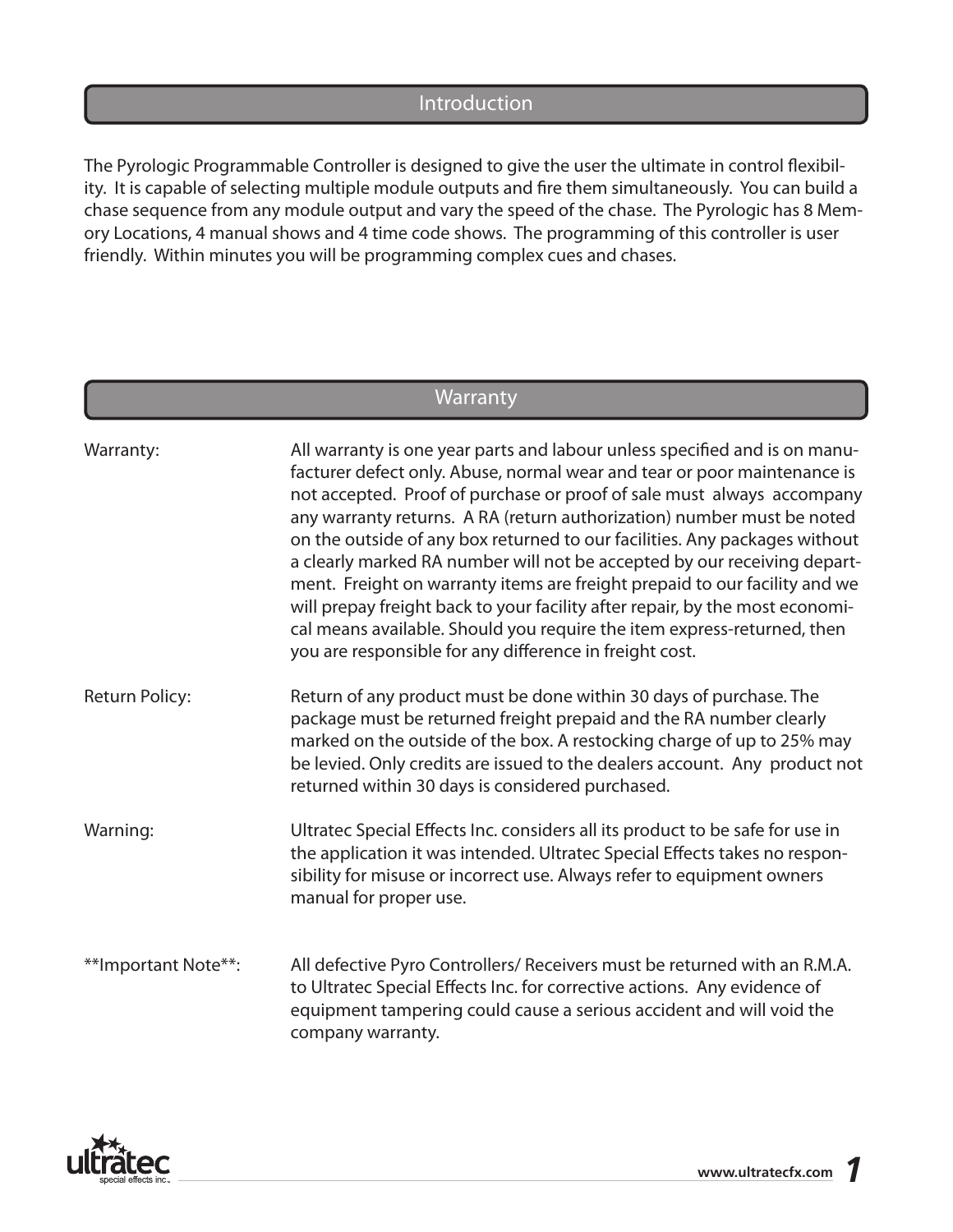### Pyro Safety

Safety must be given priority over every other consideration. We recommend that a strict 'Code of Practice' be followed when using pyrotechnics for any purpose. An example 'Code' is shown below this is intended as a guide only.

Pyrotechnic special effects can be extremely dangerous and should only be used by competent adults. Following the manufacturers instructions fully and with extreme care. 1. Eye protection should be used at all times.

2. Always remove the 'arming' key and keep it in your pocket at all times. Only put it in the controller when you are ready to fire the devices.

3. Ensure that suitable fire fighting equipment is at hand and that personnel are trained in its correct use.

4. Ensure that a suitable first aid kit is available and that personnel are trained in its use.

5. There must be no smoking, exposed flames or any other sources of ignition in the vicinity of pyrotechnic material at any time.

6. All pyrotechnic devices must be located so there is no possibility of injury to people.

7. All pyrotechnic devices must be located so that they cannot set fire to adjacent materials, fabrics, costumes and scenery etc.

8. The pyrotechnic operator must locate the controller unit, so that he has a direct view of all devices at all times.

9. Only take sufficient pyrotechnic devices for each performance from the main storage. Do not store excess material on the stage.

10. One person should be responsible for the setting up of, and the firing of pyrotechnics.

11. Only use the smallest device available to achieve the desired effect. If there are any doubts about the effect produced, contact the manufacturer for advice before use.

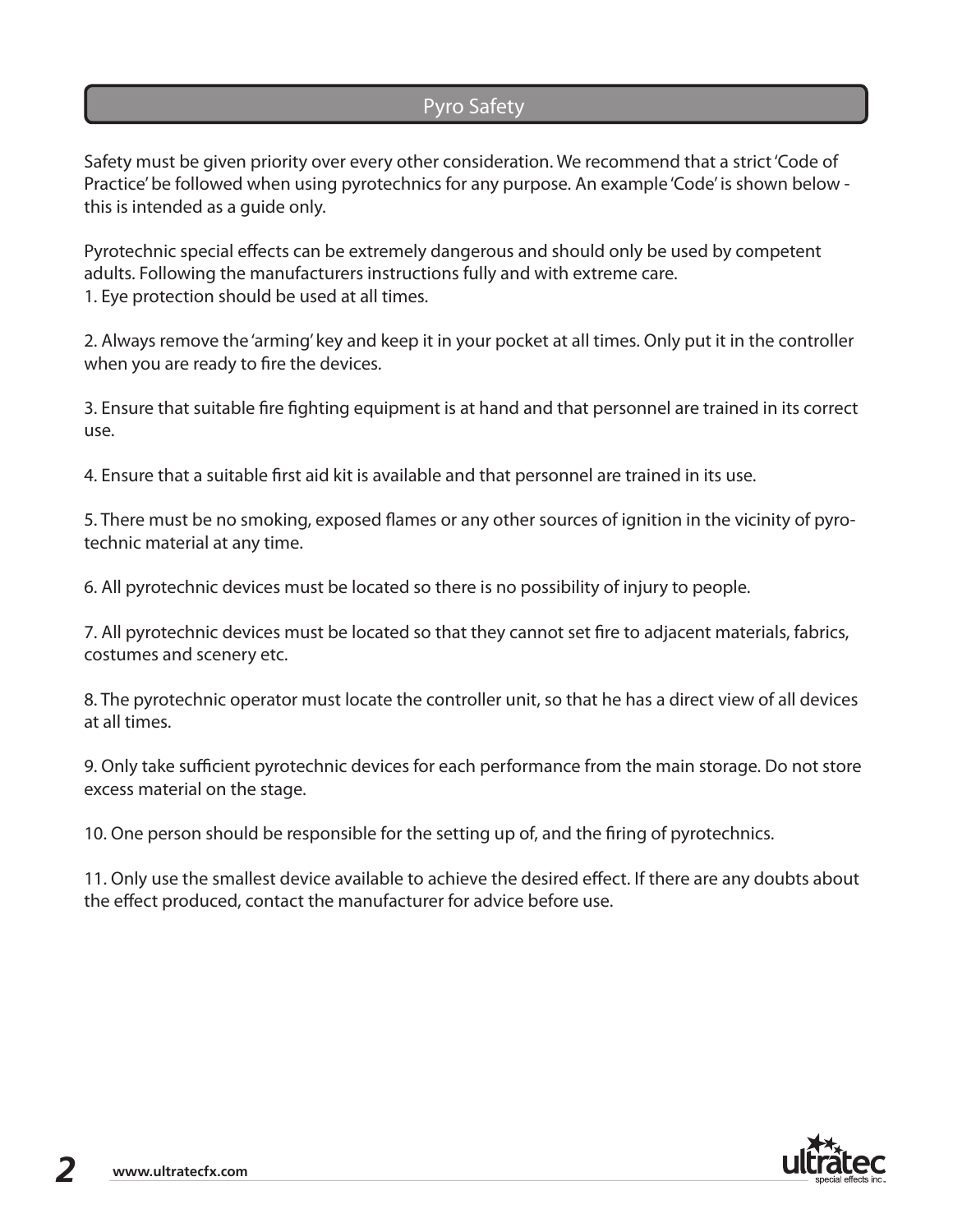12. Always consider powering up equipment and continuity testing as actual firing and employ identical safety zones.

13. The use of any pyrotechnics, indoors or outdoors is solely at the discretion of the operator who will have taken full note of the prevailing situation. Operators are warned that pyrotechnic devices can sometimes vary in their performance and no guarantee is given by Ultratec that every device will perform identically - this must be considered when locating devices.

14. Ultratec Pyrotechnics must only be used in conjunction with Ultratec Firing Systems, or Ultratec approved devices.

No liability of any sort will be entertained by Ultratec where Pyrotechnics are used with unapproved Firing systems.

### Warning

#### READ THESE IMPORTANT SAFETY INSTRUCTIONS

Do not attempt to operate this unit until the operations manual has been read and fully understood. If you have any questions please call Ultratec at 1-800-388-0617

> WARNING READ THESE IMPORTANT SAFETY INSTRUCTIONS Do not remove the outer case until power has been disconnected from the machine

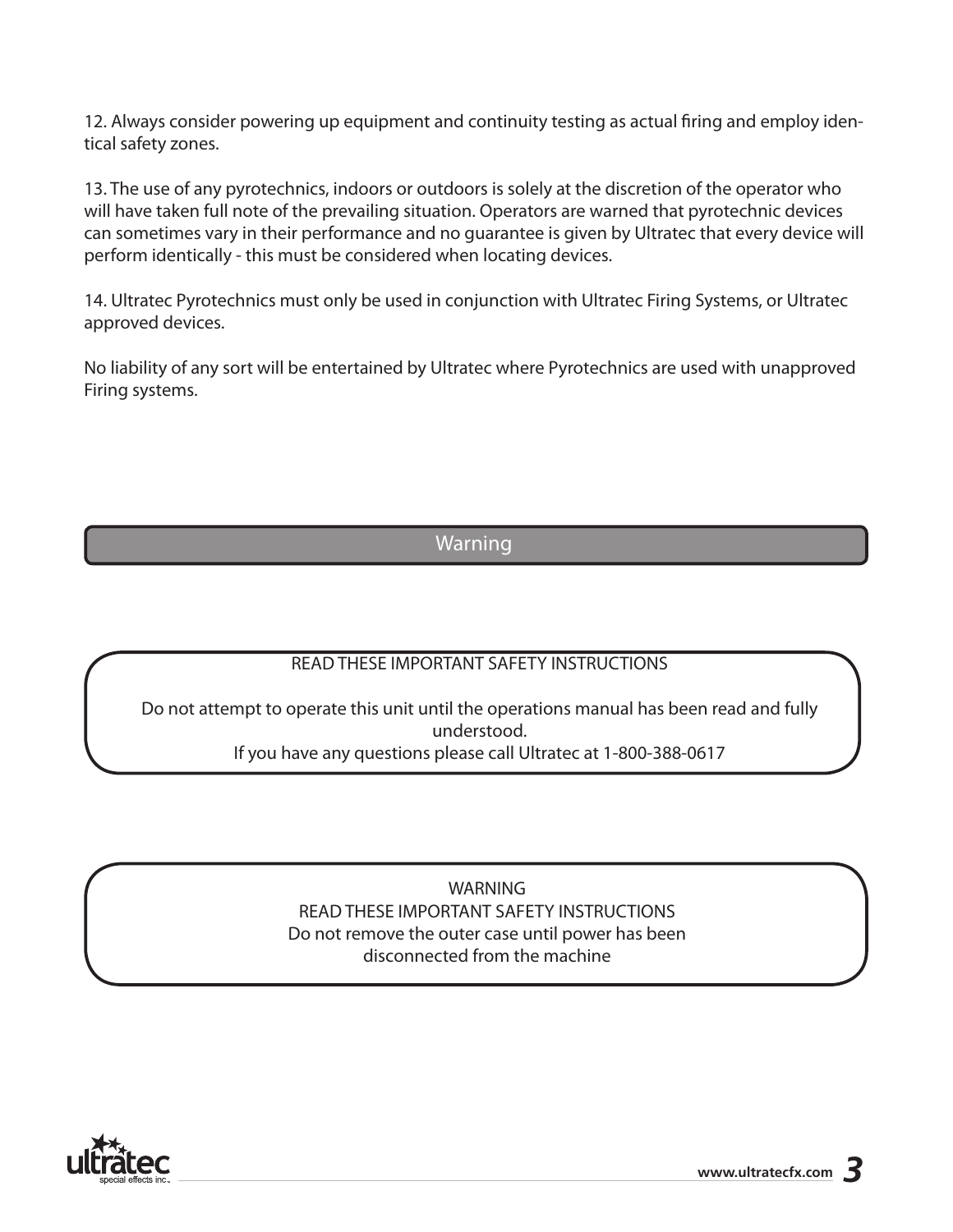### Technical Specifications:

| Model:        | SureFire Pyrologic Programmable Controller                           |
|---------------|----------------------------------------------------------------------|
| Type:         | Micro-Processor Controlled Low Voltage Firing System                 |
| Weight:       | 17 Lbs.                                                              |
| Power Rating: | 110 Volt A.C. 50/60 Hz 0.75 Amps<br>240 Volt A.C. 50/60 Hz 0.35 Amps |

# SureFire Pyrologic Controller



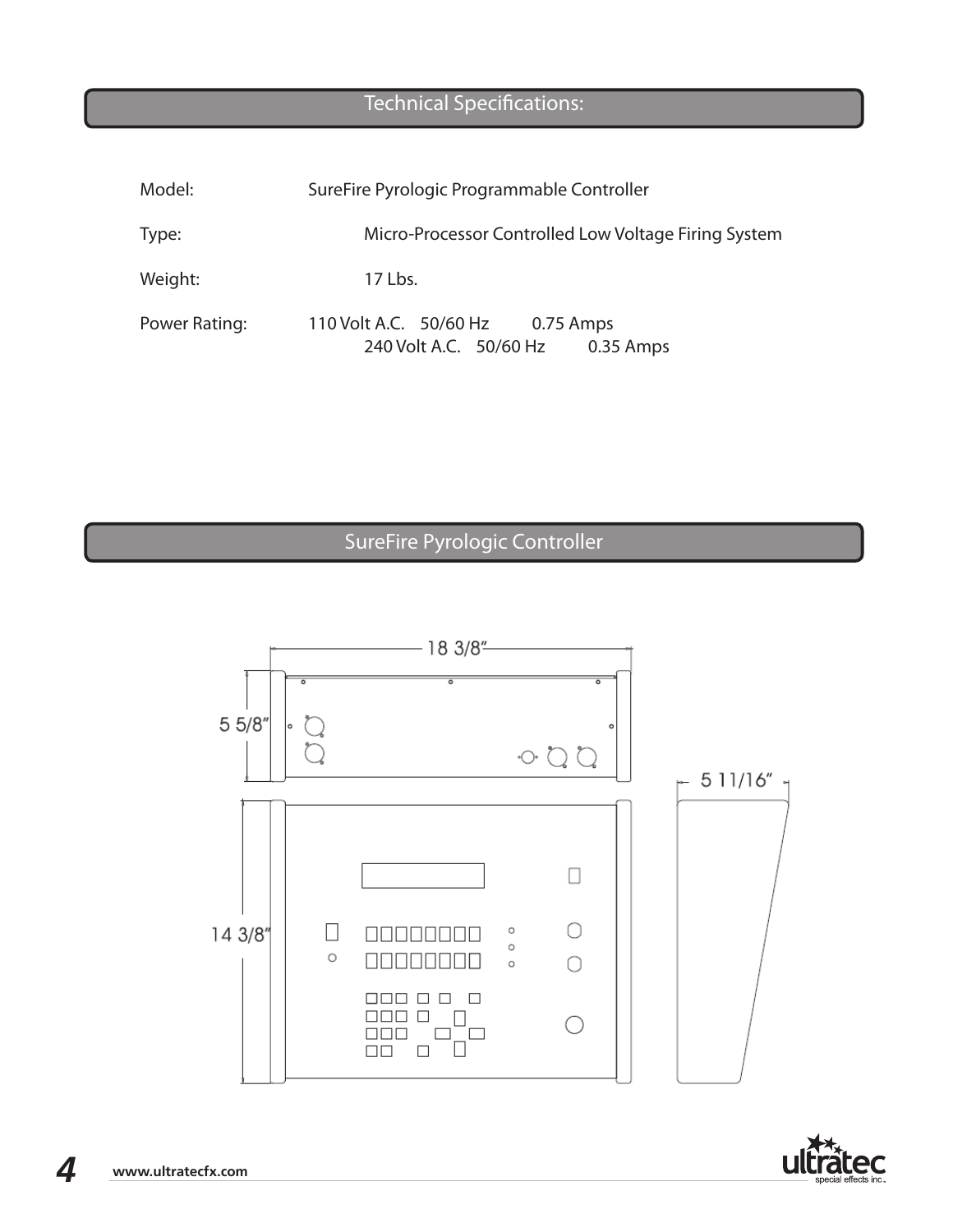### SureFire Pyrologic Controller Front Panel



### Channel Select Buttons

The controller has 16 channel select buttons, these match the 16 channel outputs of each slave address.

The buttons are select/de-select (toggle On/Off).

Channels can be selected individually or in groups. (Selected Channels light the red LED).

The controller has a display indicating which slave is currently under control.

The channel select buttons also have a Green LED. This LED indicates the presence of continuity on the corresponding channel of the slave as indicated by the Remote Slave Display.

#### Remote Slave Selector

The Remote Slave Selector, scrolls through slave addresses by rotating the control knob. The current selected slave is indicated in the Remote Slave Display

#### Remote Slave Display

The Remote Slave Display, displays the number address of the slave being controlled on the seven segment display on the controller faceplate.

Slaves are numbered 1 through 9.

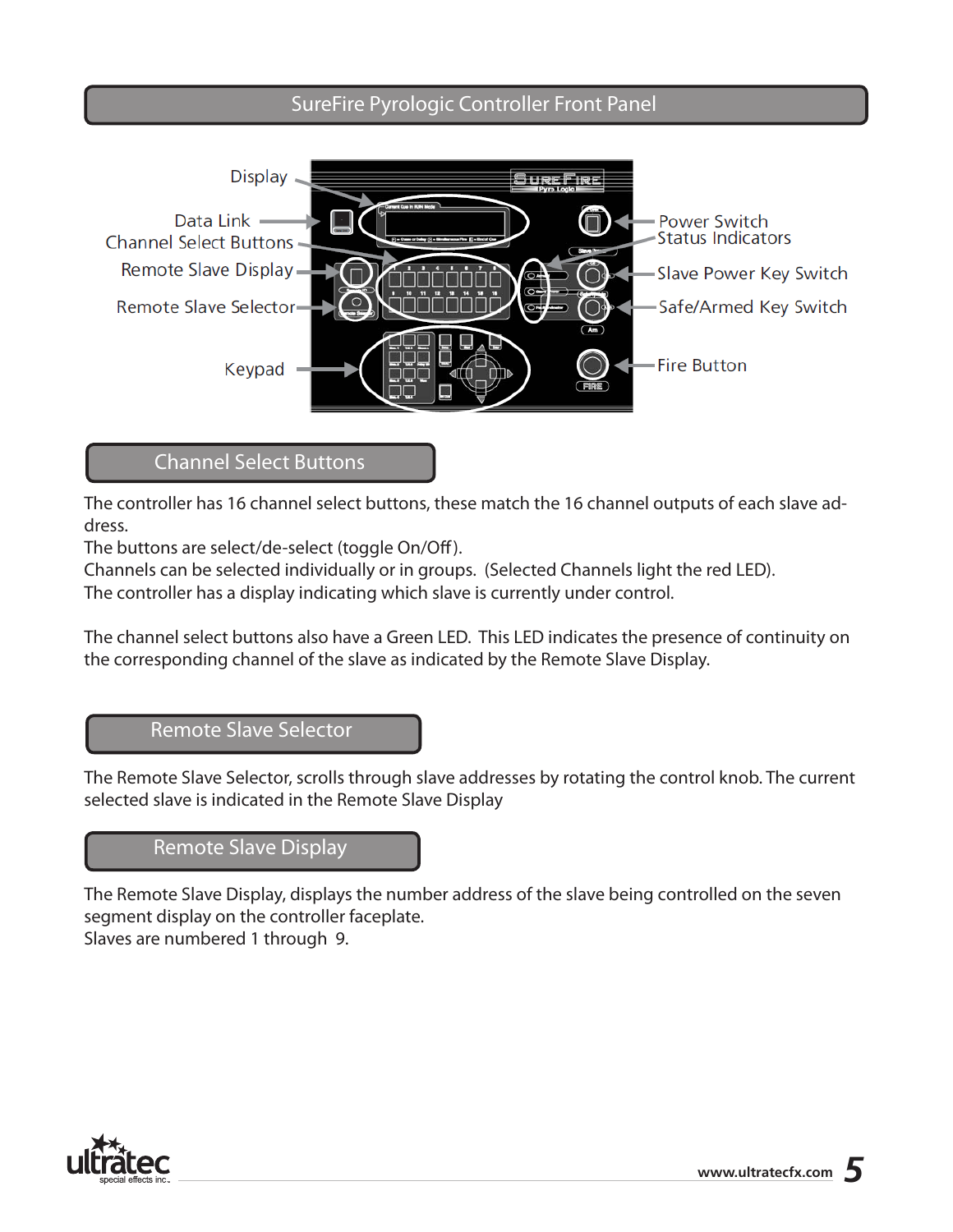Power Switch

Turns On/Off main power.

#### Safe/Test (Update) /Arm Key Switch

This switch locks out the ability of the controller to fire any slave channels. The SAFE feature has the dual function of physically disconnecting the FIRE button and disabling the software command that instructs the slaves to Fire.

When the controller is in the SAFE position. It updates all slave and match continuity in real time.

The ARMED position is indicated by the Red LED 'On' in the

 Indicator section. This position allows the FIRE button to communicate and disables the status update feature.

#### Slave Power Key Switch

This switch controls the Firing voltage in all slave modules.

When Slave Power is OFF, the firing voltage is disconnected from the slave modules via an internal relay. All power available to fire matches is removed.

Since power must be present to test for continuity updates the continuity update feature is disabled when the Slave Power is OFF.

Slave Power On is indicated by the Green LED 'On' in the Status Indicator section.

When Slave Power is ON, the firing current is available to the slave channel outputs.

#### Fault Indicator Led

The yellow fault LED notifies of a failed output channel on a slave module or a communications error.

Fault status is also indications of the channel firing voltage has been turned OFF. If this is done by the slave power key switch, the Green LED on the Pyro Logic controller will be OFF. When the slave power is turned off at the controller, ALL Red LEDs on ALL slave modules will be ON. If any of the Red LEDs fail to light with the group, the module should be removed from service.

NOTE:Each slave module is equipped with 16 Red fault indicator LEDs. Three sets of 16 in the case of the 48 channel slave.

With the slave power on, a Red LED on the remote slave module will indicate that a channel has failed and should not be connected to any device. The device may ignite immediately on power up.

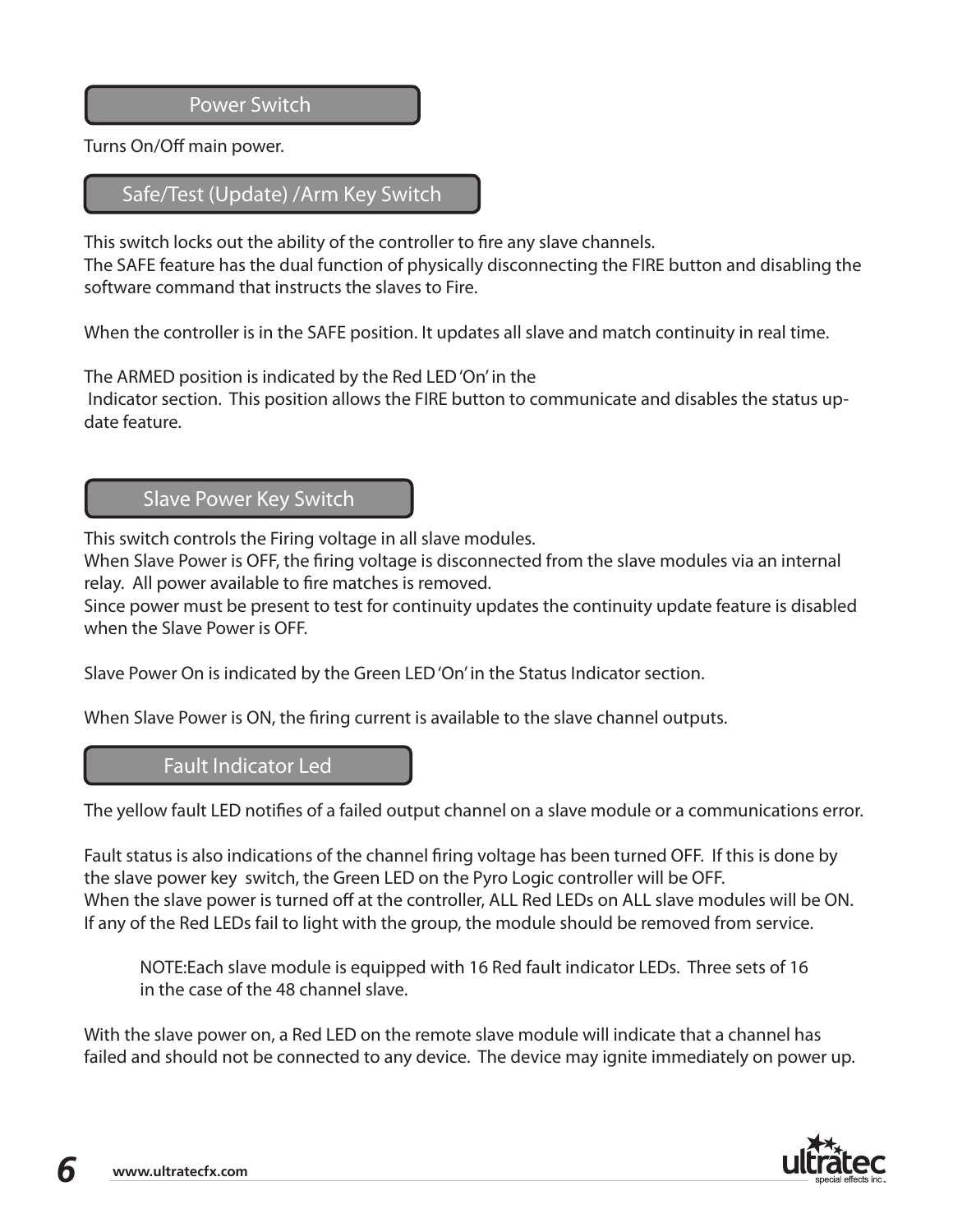The slave module has a yellow LED indicating ACTIVE FAULT monitoring. This yellow LED is OFF when a fault is detected and a red channel LED will be on (if it is a short circuit, any device connected to this channel output will explode immediately).

#### Slave Power Off

The slave power is required to run the diagnostic routine, therefore when the SLAVE POWER keyswitch is OFF, the system will indicate a FAULT.

Note that when the SLAVE POWER is OFF, all 16 fault indicator (Red) LEDs are ON at all slaves and the Yellow (Fault Scan) LED is OFF at all slaves.

### Slave Power LED

Indicates that slave power is turned on at the controller

### Armed Led

Indicates that the unit is armed at the controller.

#### Fire Button

Initiates the firing command when depressed.

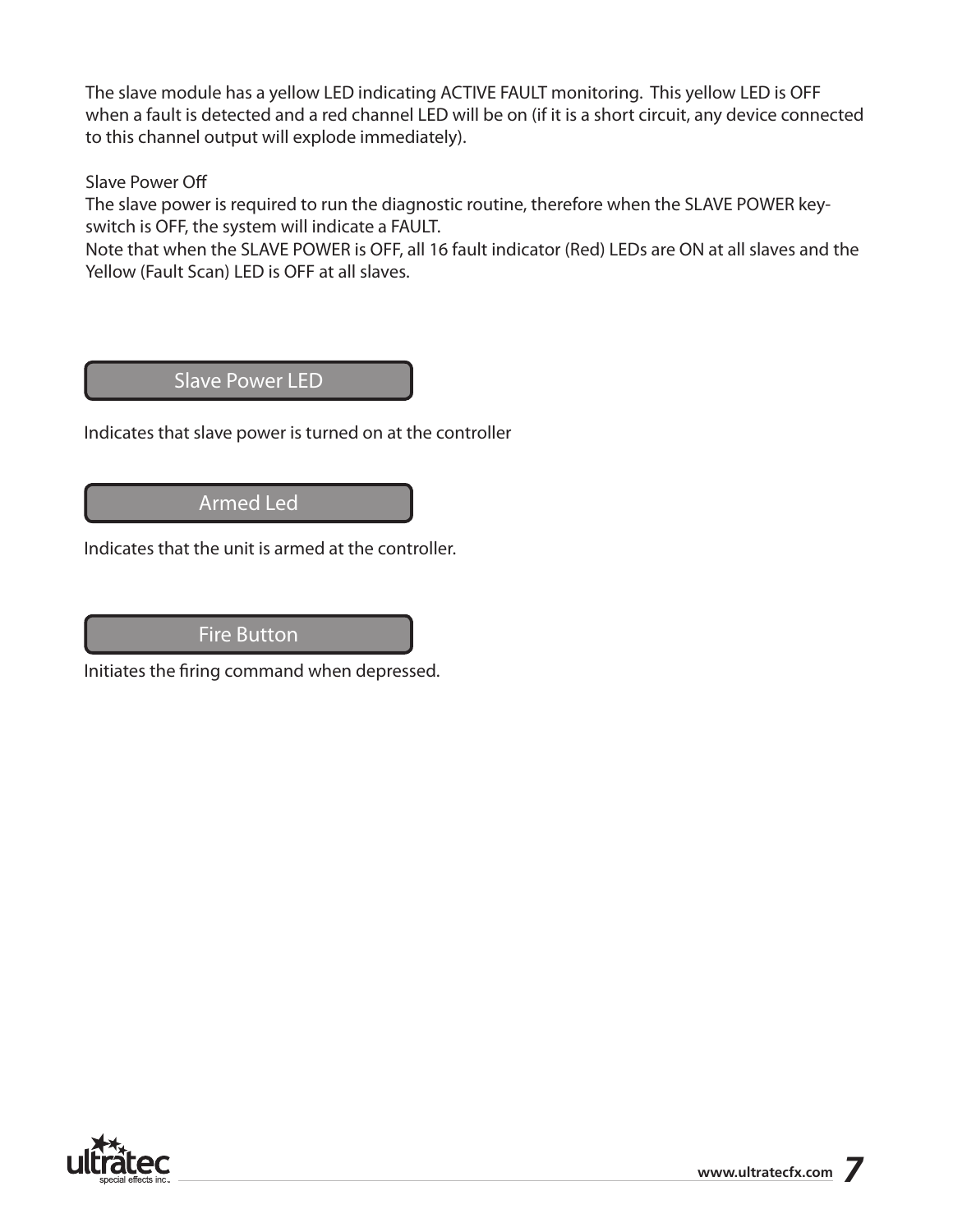### Data Link

When the data link is activated (illuminated) the RS232 communications port is opened and can be used to Set/Upload/Download the following using your pc/laptop computer with RS232 com port.

Display Memory Names Name Memory Locations Upload,Download Memory Locations.

#### **Display**

The LCD display is 4 x 40 characters. The LCD readout provides all the information the Pyro-technician needs to edit, program and run shows.

## Keypad

The keypad is used for programming shows, and for limited functions during Run time.

A Keypad layout and brief description of their functions follows.

In the instruction section, key presses are indicated with >\*\*< angle brackets.

### Keypad Layout and Brief Description



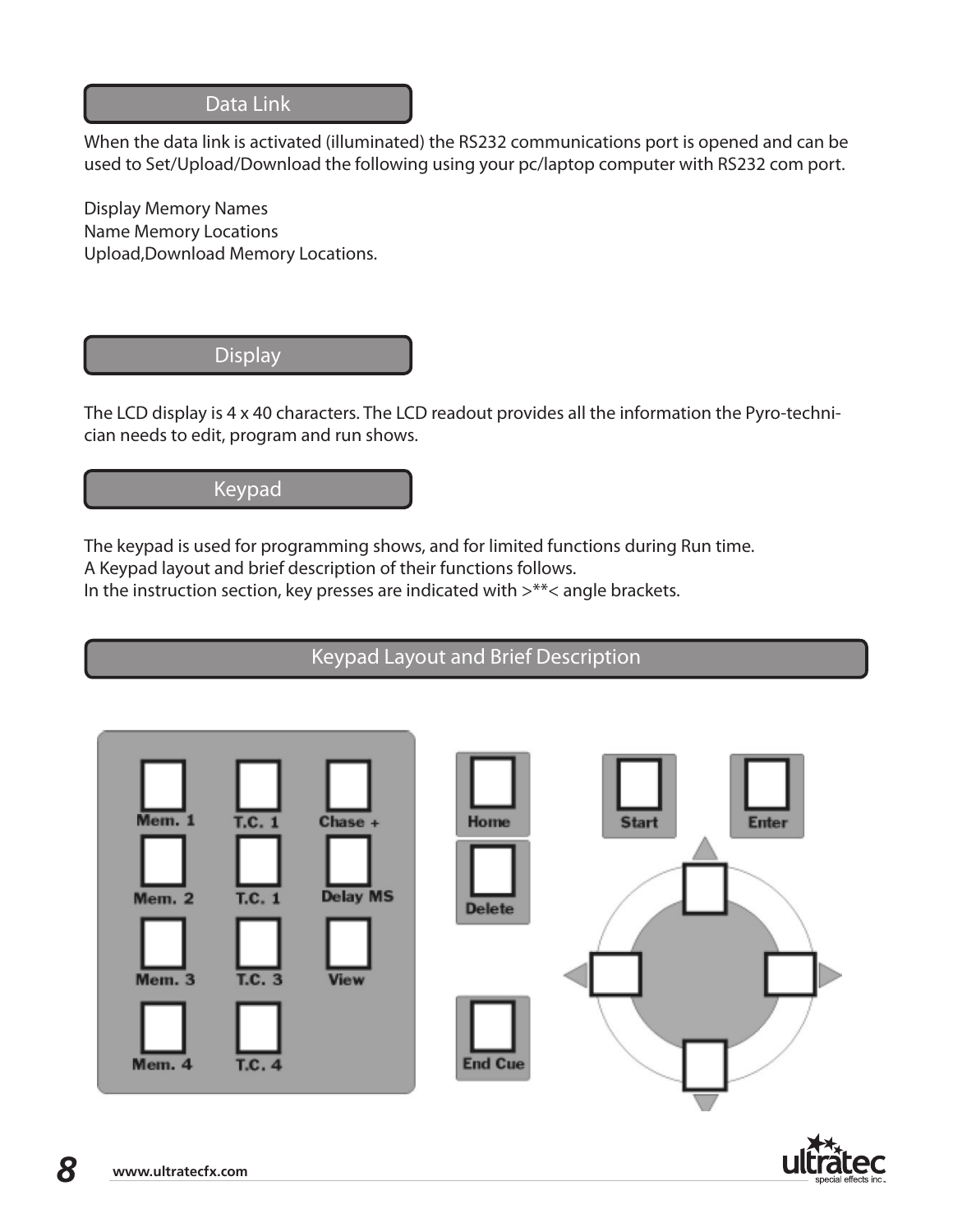#### MEM 1 to MEM 4 Memory locations for operator controlled shows

### TC 1 to TC 4

Memory locations for operator programmable/Time Code controlled shows. (see MIDI Show Control).

#### **HOME**

Returns to the HOME screen. Operator will be prompted to confirm this action. The HOME key functions at the MEMORY SHOW COMPLETE (end of show) screen in Run Mode, and returns to the previous Menu in Edit Mode.

#### **START**

Initializes the Mode selection from the HOME screen.

#### ENTER

Is a command key to enter data or instructions from LCD screen prompts. Save and Exit in Edit Mode. Starts Edit Mode when prompted at the Screen..

#### END CUE

Inserts an 'E' to indicate the end of Channel selections for the Cue. Adds next numerical Cue # in order.

#### DELETE

Will Delete cue information in reverse order or cancel certain LCD screen prompts. Exit without saving in Edit Mode. Erases memory location when prompted at the Screen.

#### **CHASE**

Inserts the '+' symbol to indicate that a Channel selection, or Groups of Channels, (stages) will be followed by a Delay Time.

#### DELAY

Calls the Delay Time select screen where the time value of the '+' symbol is determined. (Chase speed).

#### VIEW

Flashes the bottom line of the LCD at the current Chase Speed. Review programmed show when prompted at the Screen.

#### UP ARROW

Scrolls LCD display UP Cue to Cue. (9, 8, 7, 6 etc.).Also used at some prompt screens.

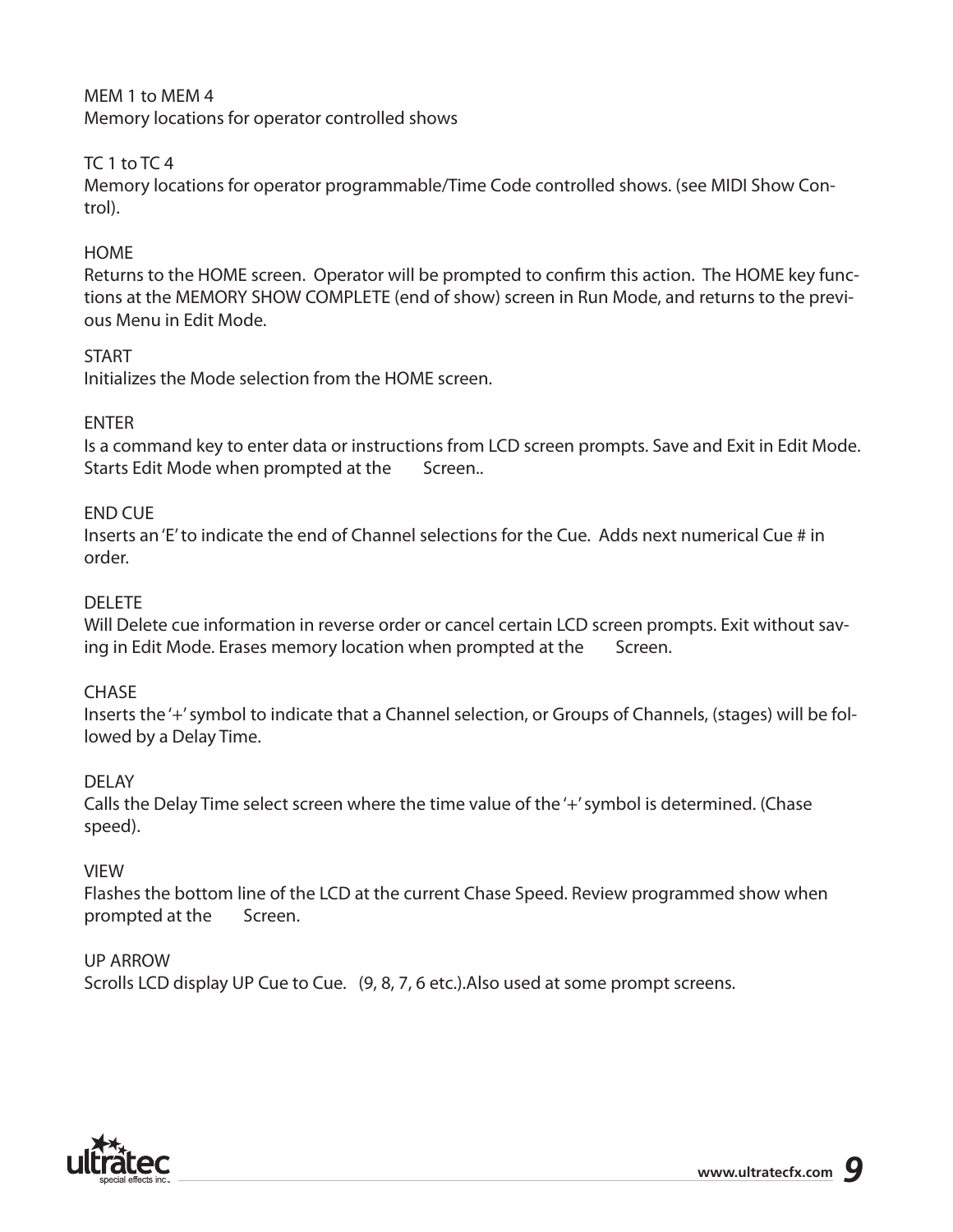DOWN ARROW Scrolls LCD display DOWN Cue to Cue. (1, 2, 3, 4, 5, 6...etc.). Also used at some prompt screens.

RIGHT ARROW Scrolls LCD displayed information Left to Right. For review of Cue data only.

LEFT ARROW Scrolls LCD displayed information Right to Left. For review of Cue data only.

### Match Test/Continuity Update

The Green LED on the channel select buttons of the controller indicates there is continuity at the channel indicated. Matches on all slaves can be displayed by selecting the slave address on the module select encoder. This feature will also determine if the expected slave module is On Line. If the operator expects to see matches on the selected slave and none appear, the slave is not ON Line or the SAFE/ARMED key is not in SAFE position.

In ARMED mode, match and remote status are not updated, the controller holds the last up date. To update status, the controller must be switched into SAFE mode (Red control LED OFF) and SLAVE POWER 'ON'. (yellow control LED ON).

### SureFire Pyrologic Controller Rear Panel

#### Data Out

The system is connected via a 5-pin XLR communications cable. The communication chain is started from the 5-pin XLR connector on the rear panel of the SUREFIRE DIGITAL controller.

### Pickle Input

There is an XLR connector for an external firing device. (ie. pyro pickle) Pins 1 and 2 are used.

#### MIDI Pickle Input

There is an XLR connector for an external enabling device. (ie. pyro pickle) Pins 1 and 2 are used. Used with MIDI Controlled shows

#### MIDI In

5 Pin Din Connector. Pin Out:

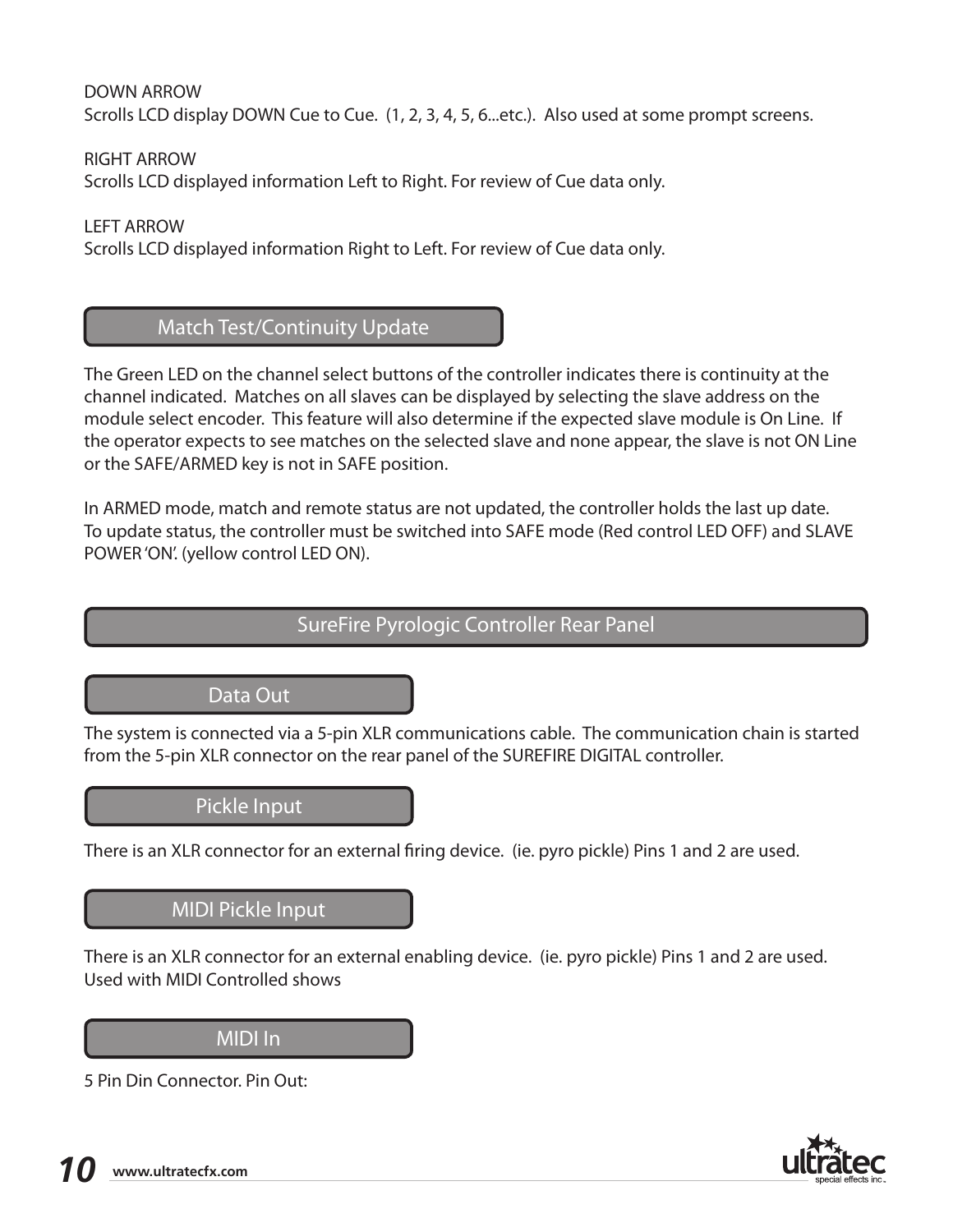Little Lite Connector

#### 3 Pin XLR for Little Lite (included) Pins 1 and 3 are used

RS232 Port

Used for Data Transfer form pc or Laptop computer.Female DB9 Connector

### Channel Select Buttons and Encoder (Remote Slave Selector).

The Pyrologic Controller has aRotary Slave Selector Knob and two rows of eight select buttons. The Selector Knob determines the remote slave module address. The 16 channel buttons refer to the 16 remote channels available at each slave address. The following tables show how a channel may appear on the LCD display.

| Module Encoder Set to Module 1 |  |  |
|--------------------------------|--|--|
|                                |  |  |

|  |  | 101  102  103  104  105  106  107  108 |  |  |
|--|--|----------------------------------------|--|--|
|  |  | 109 110 111 112 113 114 115 116        |  |  |

Module Encoder Set to Module 2

|  |  | 201 202 203 204 205 206 207 208 |  |
|--|--|---------------------------------|--|
|  |  | 209 210 211 212 213 214 215 216 |  |

Module Encoder Set to Module 3

|  |  |  | 301 302 303 304 305 306 307 308 |  |
|--|--|--|---------------------------------|--|
|  |  |  | 309 310 311 312 313 314 315 316 |  |

This system of the first digit representing the slave module address and the second 2 digits representing the channel on that slave continues up to the Encoder limit of 9.

Each 16 channel slave address has channels numbered 01 thru 16 on their channel outputs. The push button encoder on the slave module determines the slave's current address (first digit of the channel number).

Note that the standard 48 channel modules are in fact 3 groups of 16 channels and therefore occupy 3 slave module addresses. Each of the 3 addresses are selectable by the user using the push button encoders on the module.

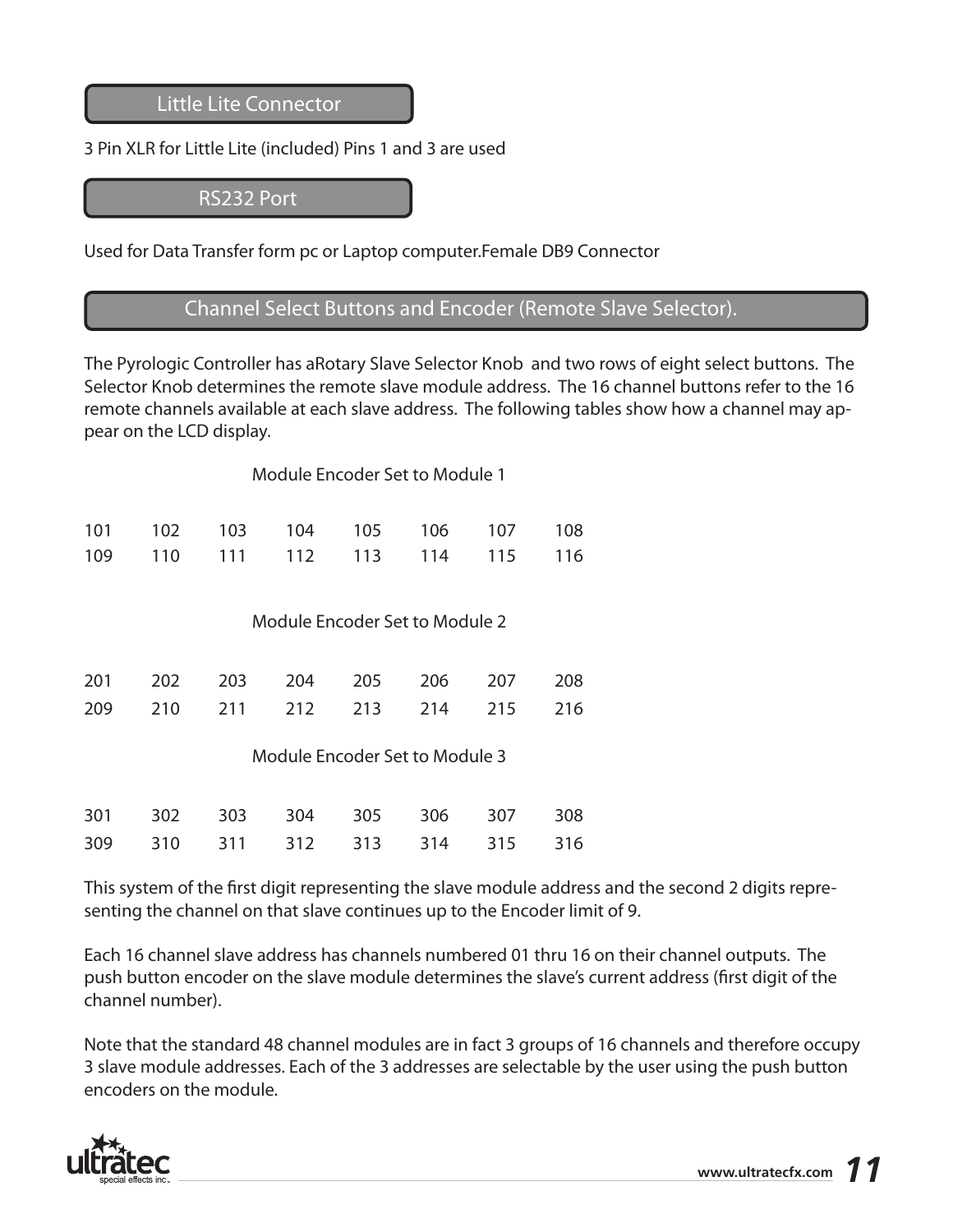#### Start Up Operation

When the Pyro Logic Controller is powered on, the operator will see the Start up screen.

Start Up Screen

SureFire Pyro Contoller

Press 'Start' key to begin VX.XX

Where X.XX is the code version The start key is used to continue to the HOME SCREEN.

Home Screen.

\*PROGRAM OPERATOR SHOW\* RUN OPERATOR SHOW PROGRAM TIME CODE SHOW RUN TIME CODE SHOW

The arrow keys move the \* Asterisk \* that highlights the current selection.

To chose the \* highlighted \* function, press >START< (Capitalized words surrounded by the > < refer to keys on the keypad.).

Programming Operator Shows

To program an Operator Show the SAFE/ARMED switch must be in SAFE position and the Data Link switch must be off (not illuminated).

At the Home Screen highlight \*PROGRAM OPERATOR SHOW\* press >START< to continue to the Program Operator Show Menu.

Program Operator Show Menu

> OP-1< --- empty --- OP-2 --- empty --- OP-3 --- empty--- OP-4 --- empty ---

View-review Enter-edit Delete- erase

OP-1 through OP-4 correspond to Mem.1 through Mem.4 memory locations.

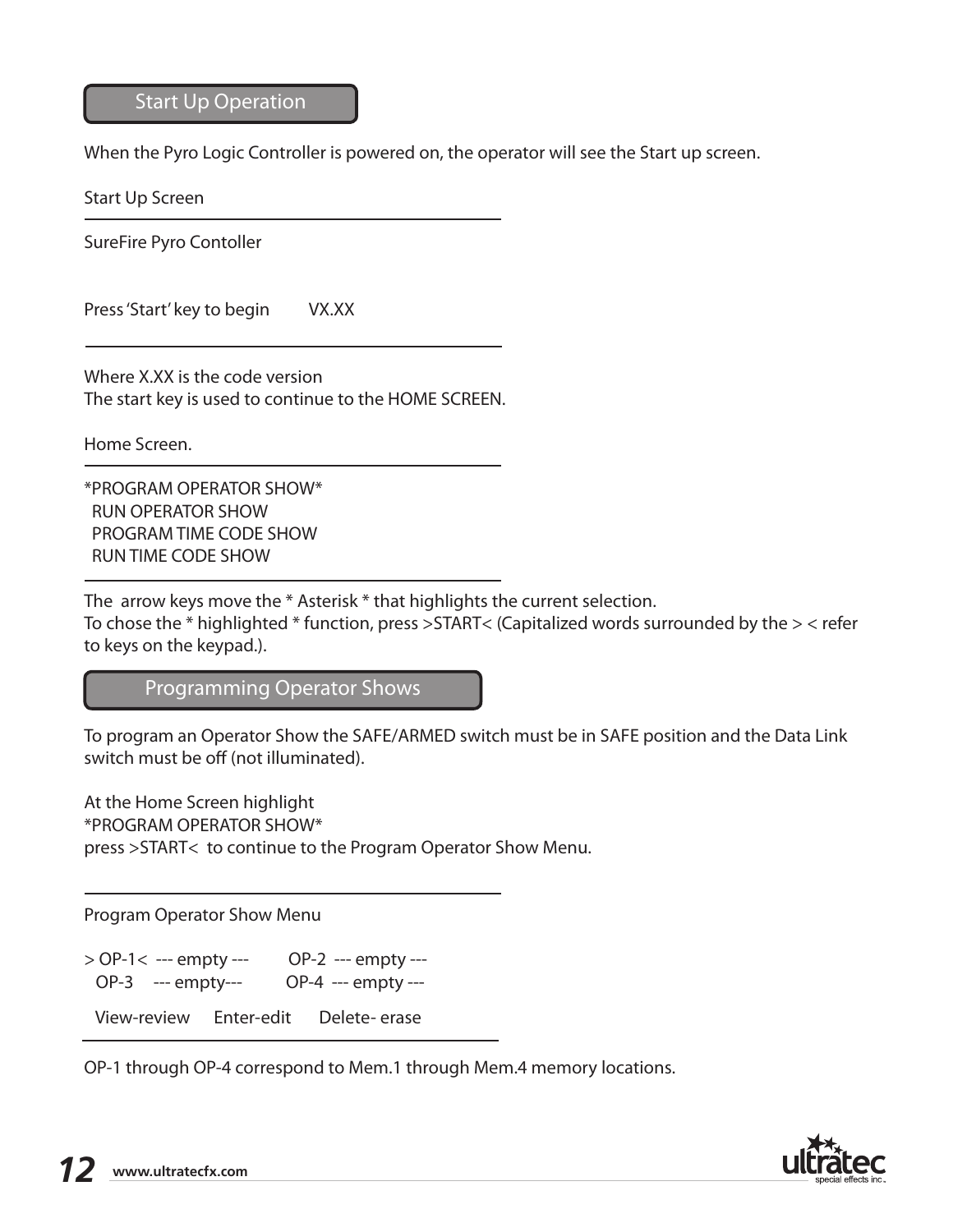Using the arrow keys navigate to the memory location (OP-1 through OP-4) to be programmed. >ENTER< starts edit/program mode. In an empty memory location the screen looks like:

1 -end --- End of Show ---

A cue is the active line in a program. These range from 1-99.

Programming A Single Fire Cue

A Single Fire is defined as a cue where one channel is selected to be Fired.

To select a channel for a Single Fire Cue, turn the numerical encoder (1 to 9) and press a channel button.

The matching numerical channel number is displayed on the LCD in the current cue line. An -end is automatically inserted to indicate an end to the cue.

To enter this line as Cue # 1 press the down arrow.

Programming A Group Fire Cue

A Group Fire is defined as a cue where all of the channels selected Fire at once.

1.) To select a channel for a Group Fire, turn the numerical encoder (1 to 9) and press a channel button.

The matching Numerical channel number is displayed on the LCD followed by -end.

2.) To accept the channel as part of the Group Fire Cue, press >ENTER< and -end will commence flashing.

3.) Select another channel for a Group Fire, turn the numerical encoder (1 to 9) and press a channel button. A > symbol will be displayed as a separator for each channel selected.

Repeat above steps to complete the channel group.

Notes

The Program will only accept 1 channel number at a time. A channel selection must be followed by >ENTER< . Channel numbers can be entered in any order (out of sequence).

A sample group channel selection appears as follows

1 208>109>415>211>115>102>711>206E-end

To enter this line as Cue # 1 press the down arrow. The LCD now displays

1 208>109>415>211>115>102>711>206E end --- End of Show ---

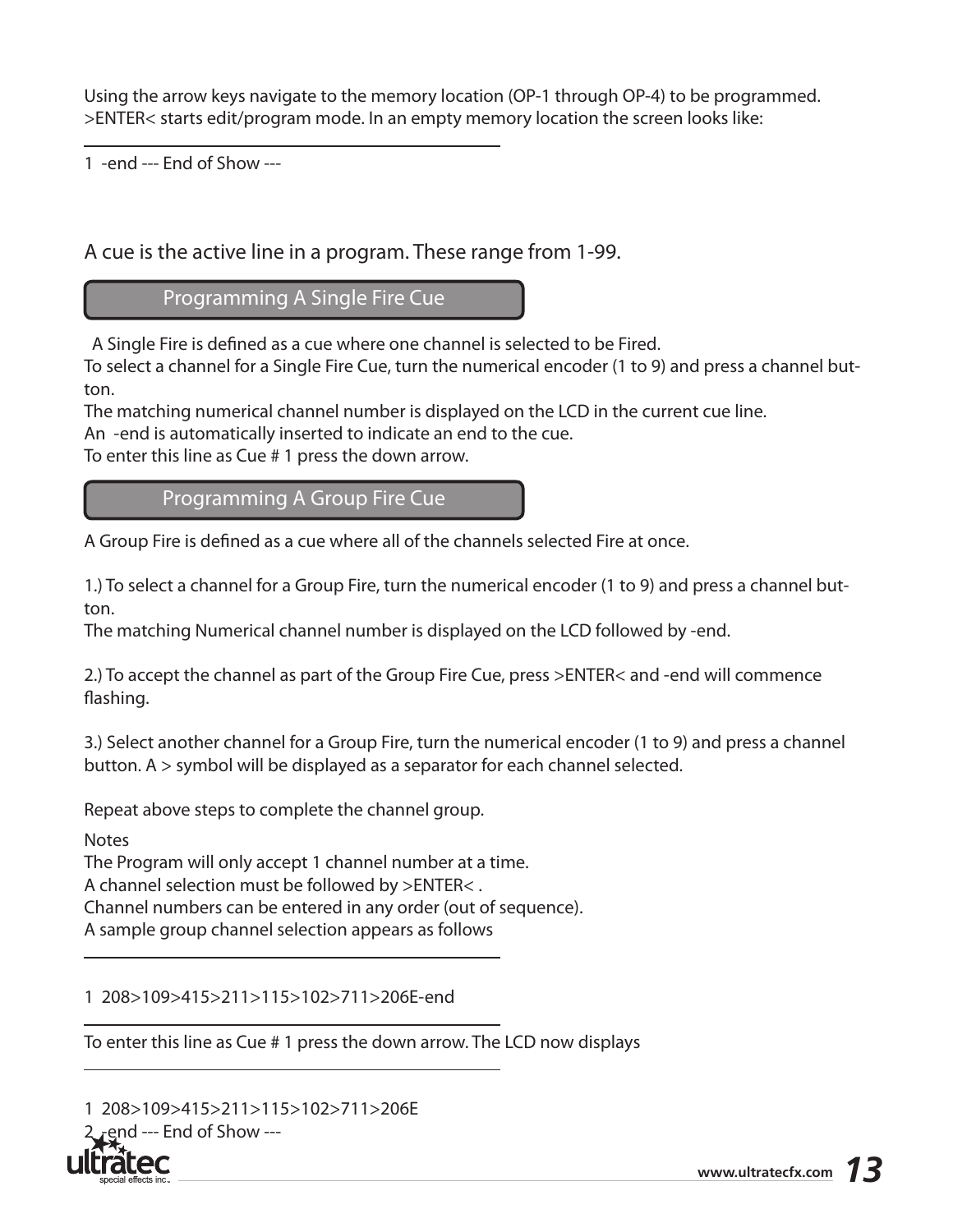If the channel selections are not correct, press the arrow keys to highlight the incorrect entry. Then press the >DELETE< key. The >DELETE< key will erase a channel number and the symbol (> + or E) that follows .

Note that channel selections can be duplicated in the same Cue.

If channel selections are repeated in subsequent Cues, the controller will attempt to Fire the repeated channels again as they occur in the show.

### Programming A Chase Fire Cue

A Chase Fire Cue is defined as a single channel, or Group of channels, called a 'Stage', separated by a programmed Delay time.

Chase 'Stages' are displayed the same as a group fire cue, with the channel numbers separated by the > symbol.

The DELAY locations are indicated by the the '+' symbol.

The programmed Delay time is inserted at each '+' symbol when the cue program has been completed.

In Run Time, the channel(s) in the first stage of the Chase are Fired at once, (ALL channels preceding the first '+' symbol).

The program then pauses for the Delay time. (Delay time is selected during programming). The next Stage of the Chase is Fired after the pause. The sequence continues until the -end symbol (end of Cue).

During RUN, the FIRE button must be held down for the duration of the chase. Channel selection is the same as for a Group Fire Cue. Channels are selected for the first stage of the Chase followed by >ENTER<.

As many channels as desired can be selected for each stage of the Chase and in any order. To end the first stage of the Chase select the first channel from the second stage and press the >CHASE< key. The + symbol will appear between the two stages denoting a delay.

Please note that the >CHASE< key will only function after a channel number and Not after the >EN-TER< key.

The controller will insert the '+' symbol to indicate that a Delay time will be inserted later in the program.

- · A sample stage selection appears as follows
- 1\_\_108>609+114>316E-end
- · A multi-stage Chase may appears as in the following example,

1\_\_108>609+114>316>109+101+102+501>116>403+911E-end.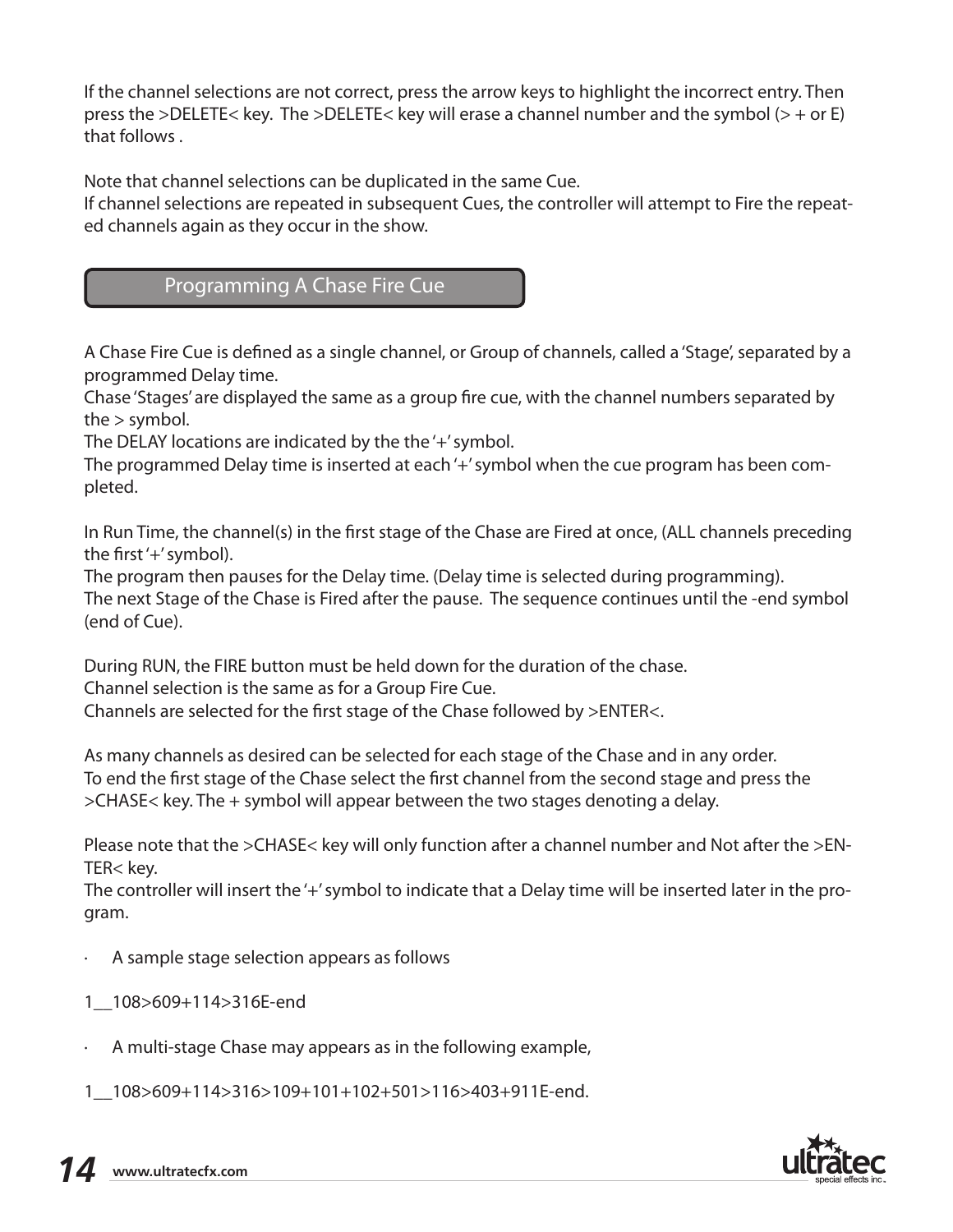The programmer is now ready to select the delay time which is inserted at ALL '+' symbols Press the >DELAY< key.

The Delay screen appears for the previous example as:

1 11 150 Number Cue Steps / 2 -end --- End of Show --- Delay msec

The numbers 1 and 2 signify the cue number. 11signifies the number of channels selected and the delay time defaults to the minimum Delay time of 150 milliseconds.

The > key will increase the Delay time in 10 millisecond steps. The < key will decease the Delay time by 10 millisecond steps.

For a real time display of the current chase speed, press the >VIEW< key. Character blocks flash along the bottom line of the LCD at the current chase speed. To return to the Cue program screen press >VIEW< again.

To accept the displayed Delay time press >DELAYMS< key.

The Delay time is now inserted at ALL'+' symbol locations.

1\_\_108>609+114>316>109+101+102+501>116>403+911E

The above cue will fire as follows:

108 and 109 will fire, delay, 114 and 316 and 109 will fire, delay, 101 will fire, delay, 102 will fire, delay, 501and 116 and 403 will fire, delay, 911 will fire end cue.

#### Storing Shows and Editing

A completed show must be stored in memory to be recalled in RUN mode to be fired. To store an operator show, press the >HOME< key, then the Program Exit Menu appears.

Program Exit Menu:

 Halting Edit of Show: OP\_1 Enter - Save and Exit Delete - Exit without saving Home - Continue Edit

Press >ENTER< key to Save and Exit. (Bring up the Program Operator Show Menu) Press >DELETE< key to Exit without saving. (Bring up the Program Operator Show Menu) Press >HOME< Continue edit. (Returns to the show memory location being programmed)

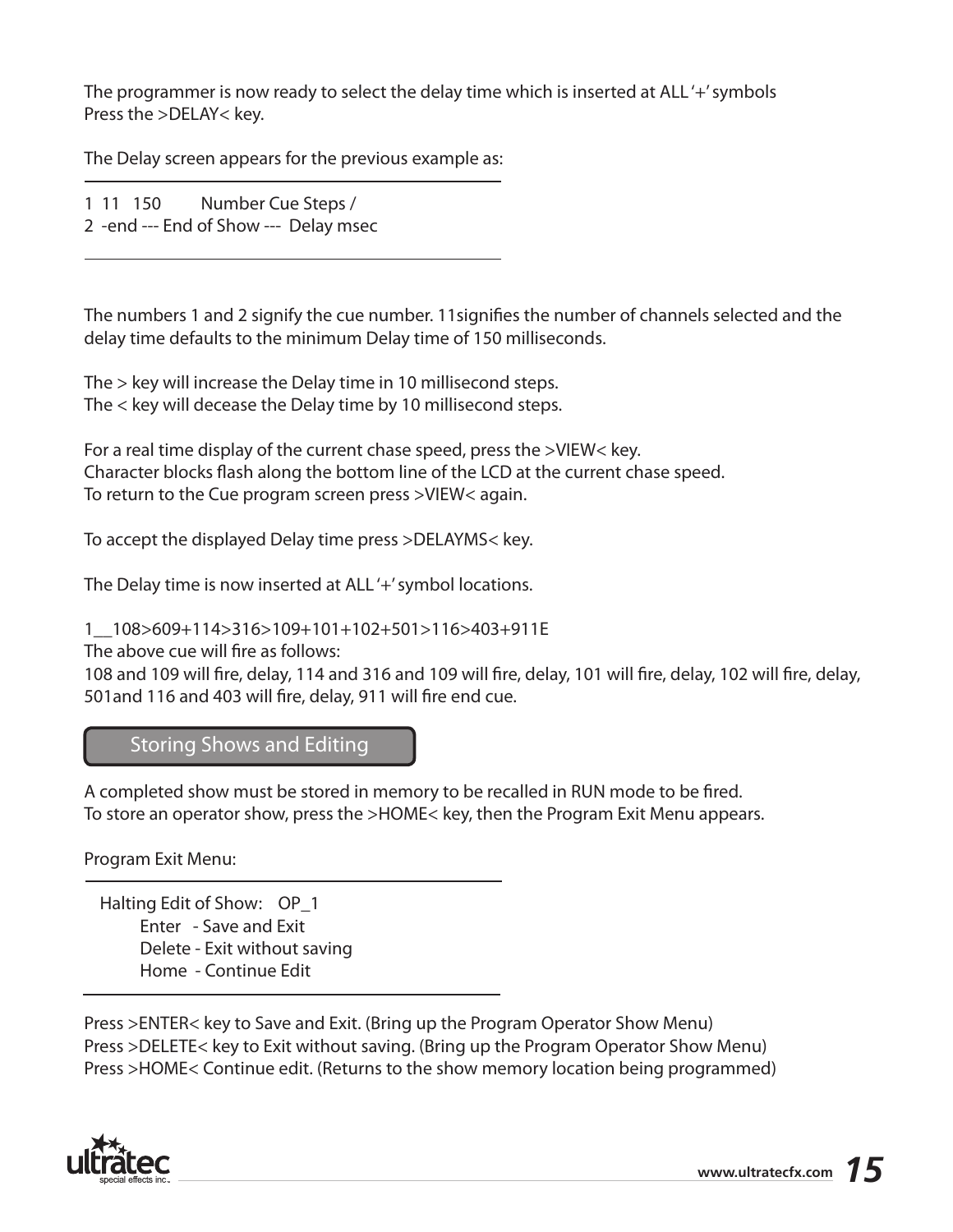Editing a programmed memory location can be done at the Program Operator Show Menu by highlighting the memory location and pressing the >ENTER< key to bring up the contents of that memory location.

Use the arrow keys to highlght the cues to be edited. Use the >DELETE< key to remove incorrect channel.

To add a channel, use the arrow keys to highlight the channel following the channel to be inserted. Select the channel to be inserted as you normally would using the encoder and channel select buttons.

#### Run Mode

To recall and run a programmed show, At the Main Menu select:

\*RUN OPERATOR SHOW\* Press >START<

This prompt appears

RUN A PREVIOUSLY PROGRAMMED SHOW BY RECALLING ANY OF THE OP PROGRAMS

Select the programmed memory keys to be loaded by selecting a key from Mem.1 through Mem.4.

Note that the >TC MEM< keys will not respond in Run Operator Show.

This prompt appears

RUN OPERATOR X MEMORY SHOW ARE YOU SURE? PRESS >DELETE< TO CANCEL PRESS >ENTER< TO CONFIRM

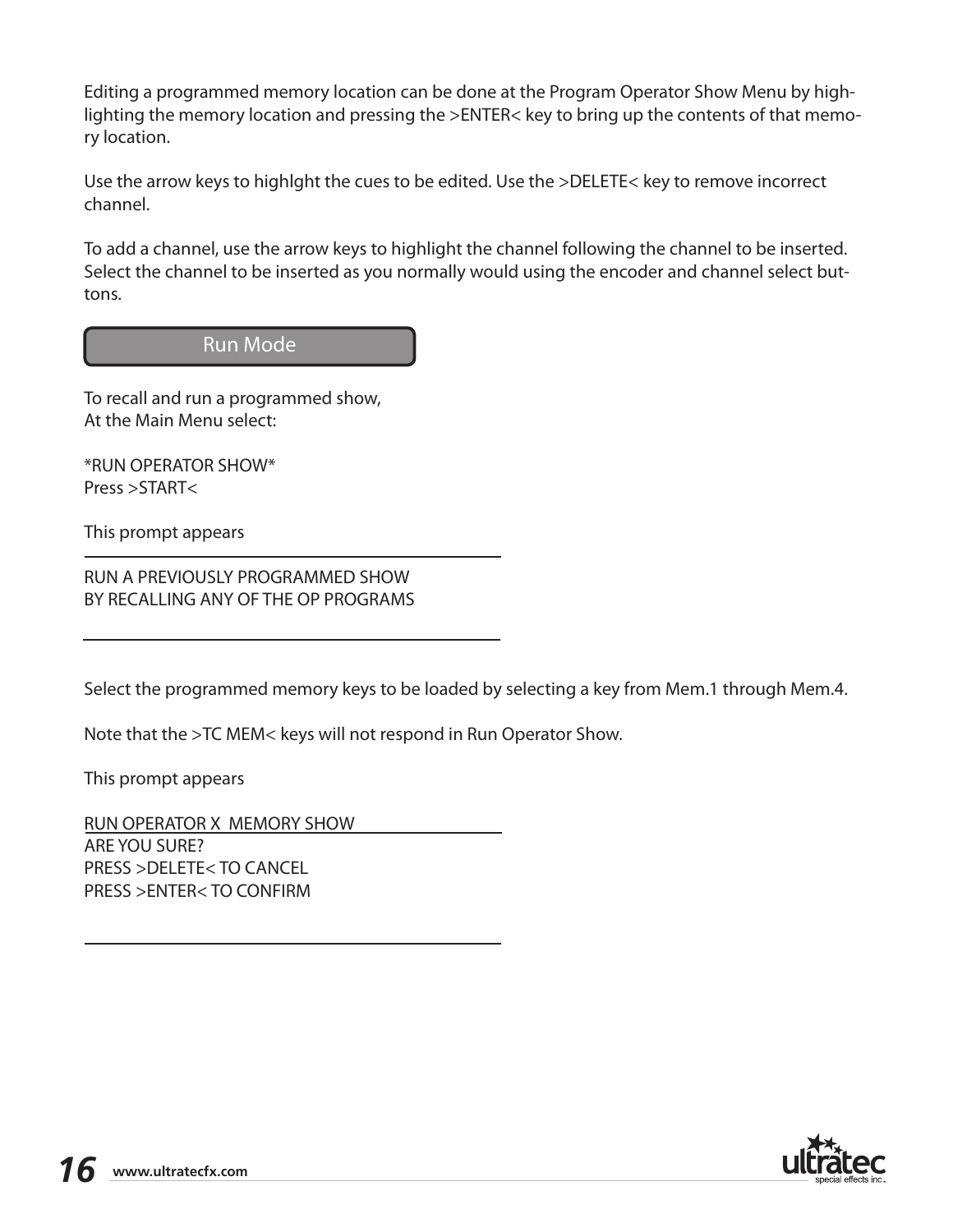Pressing >ENTER< will load the selected Show from memory.

The LCD displays Cues 1 to 4 in descending order.

Note that recalling a blank memory location will return the MEMORY SHOW COMPLETE message. The Operator can return to HOME only from the MEMORY SHOW COMPLETE screen. To return HOME the operator must use the Arrow key to get to the end of the show before returning HOME. This feature prevents the unintended aborting of a show by way of an errant or mistaken key press during Run time.

#### Show Operation

The Cue displayed on the TOP LINE of the LCD screen is always the Cue that will fire when the FIRE button is pressed.

A Group Fire Cue will Fire all selected channels on the Cue Line at once.

The LCD will scroll all Cues up 1 position. The TOP LINE Cue is uploaded to the slaves.

A Chase Fire Cue will fire the first Stage of channels at once (ALL channels prior to the '+' symbol). Pause for the programmed Delay Time, then Fire the next Stage of the Chase.

The Chase sequence will continue ONLY if the FIRE button is held down.

Release of the FIRE button during a Chase will halt the Cue

Re-pressing the FIRE button will begin where the Chase halted.

To skip the balance of a Chase Cue in progress, use the ARROW keys to skip the cue.

If the balance of a Chase Cue is skipped and subsequently reloaded to the TOP LINE by the >AR-

ROW< keys, the Chase will Fire from the Beginning of the Cue, NOT from where it was last halted.

Skip a Cue or Review a Show

The UP ARROW and DOWN ARROW keys will scroll through the Cue List in numerical sequence. \*\*\*\*\*VERY IMPORTANT\*\*\*\*\*\*\*

The controller will FIRE the CUE displayed on the TOP LINE of the LCD screen.

If using the ARROW keys, be sure that the TOP LINE cue is the correct Cue to be Fired. The controller will attempt to Fire the TOP LINE Cue even if it has already been Fired

\*\*\*\*\*VERY IMPORTANT\*\*\*\*\*\*\* The LEFT and RIGHT ARROW keys will scroll any off-screen channels along the Cue Line. The LEFT and RIGHT ARROW keys are for review information only. They DO NOT alter the Firing information.

The Controller will Fire a Cue from the Beginning of the Cue, NOT from the LEFT/RIGHT arrow position of the LCD screen.

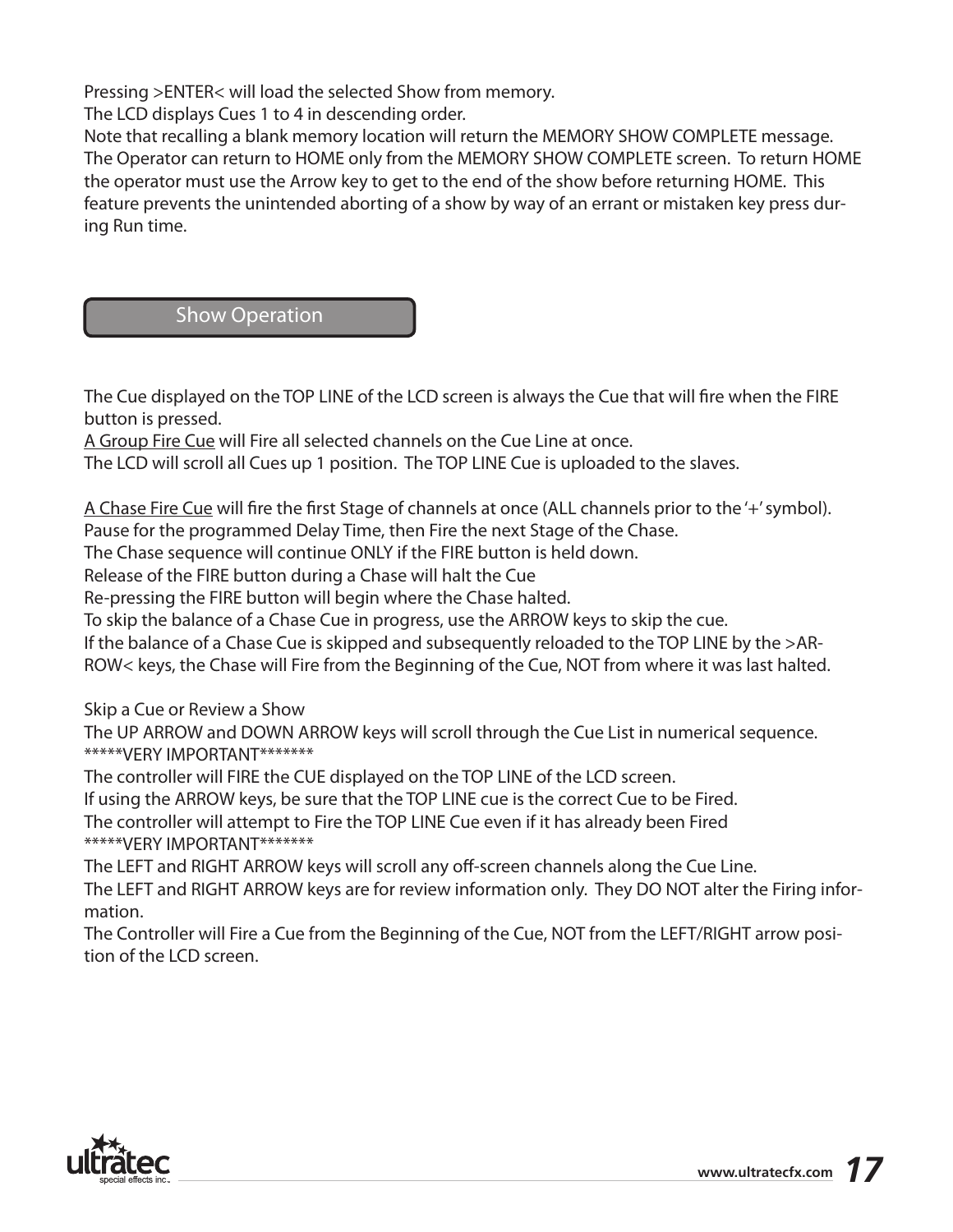#### Programming Time Code Shows

Time Code Shows are to be recalled in RUN TIME CODE SHOW mode from the Main Menu. The TIME CODE SHOWs are to be controlled through an external Show Control System. The Controller has been fitted with a MIDI control circuit board to function with Time Code.

See the section on MIDI Show Control for further details of show control operation.

To program a Time Code Show, the SAFE/ARMED key must be in SAFE position and the Data Link switch must be off (not illuminated).

When the Pyro Logic Controller is powered on, the operator will see the Start up screen.

Start Up Screen

SureFire Pyro Contoller

Press 'Start' key to begin VX.XX

Where X.XX is the code version The >START< key is used to continue to the HOME SCREEN.

Home Screen.

 PROGRAM OPERATOR SHOW RUN OPERATOR SHOW \*PROGRAM TIME CODE SHOW\* RUN TIME CODE SHOW

The UP/DOWN arrow keys move the \* Asterisk \* that highlights the current selection. To chose the \* highlighted \* function, press >START< (Capitalized words surrounded by the > < refer to keys on the keypad.).

At the Home Screen, select

\*PROGRAM TIME CODE SHOW\*

Press >START< to continue to the Program Operator Show Menu.

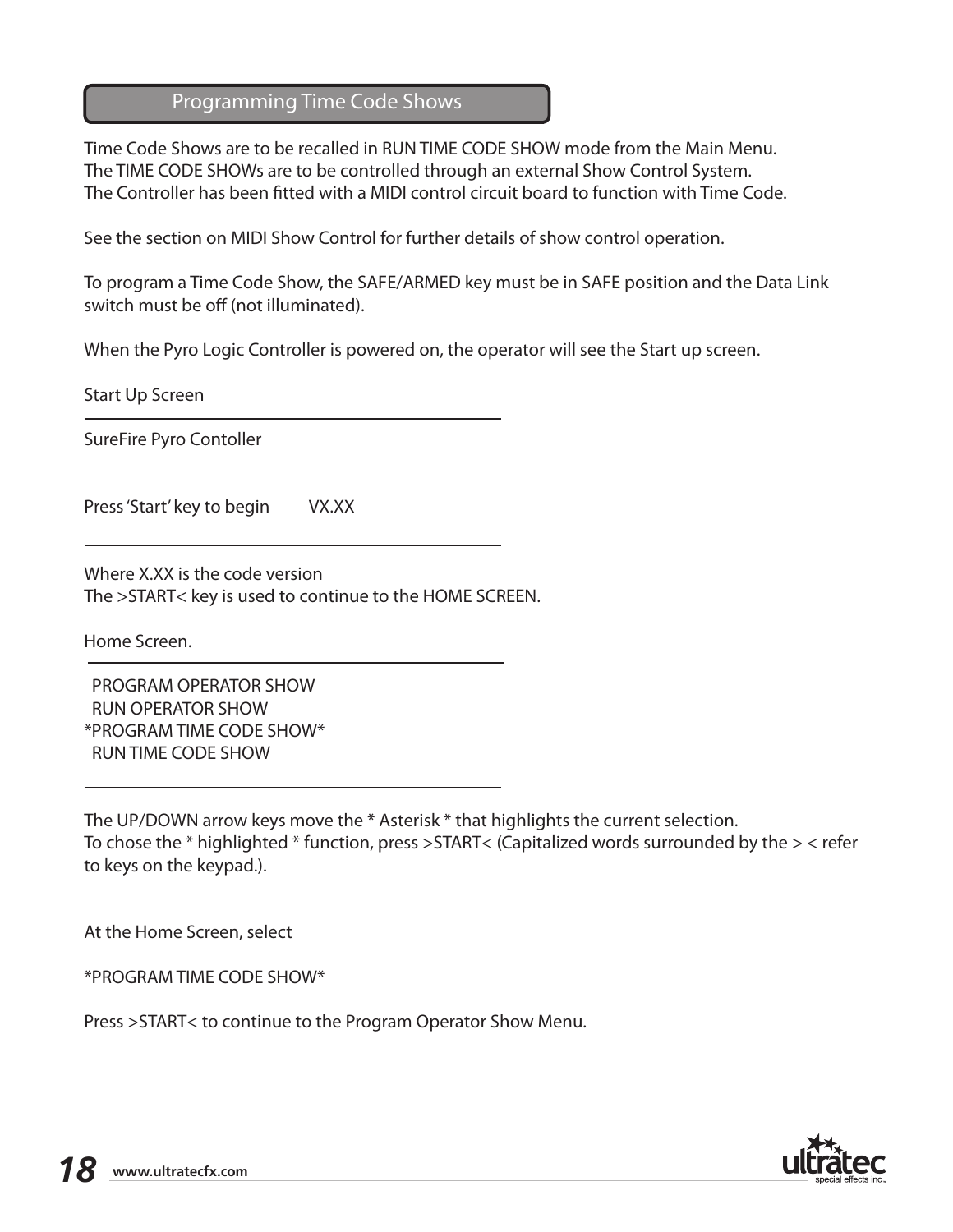Program Operator Show Menu

> TC-1< --- empty --- TC-2 --- empty --- TC-3 --- empty--- TC-4 --- empty ---

View-review Enter-edit Delete- erase

TC-1 through TC-4 correspond to T.C.1 through T.C.4 memory locations.

Using the arrow keys navigate to the memory location (TC-1 through TC-4) to be programmed.

>ENTER< starts edit/program mode. In an empty memory location the screen looks like:

1 -end --- End of Show ---

A Time Code Show is made up of Group Fire Cues ONLY.

A Chase Fire Cue can NOT be activated by MIDI and will NOT be allowed in program time code.

The MIDI Show control will activate and Fire cues in succession to simulate a Chase. See the MIDI Show Control section for further explanation.

Channel Selection for a Group Fire MIDI Cue

A Group Fire is defined as a cue where all of the channels selected Fire at once.

1.) To select a channel for a Group Fire, turn the numerical encoder (1 to 9) and press a channel button.

The matching Numerical channel number is displayed on the LCD followed by -end.

2.) To accept the channel as part of the Group Fire Cue, press >ENTER< and -end will commence flashing.

3.) Select another channel for a Group Fire, turn the numerical encoder (1 to 9) and press a channel button. A > symbol will be displayed as a separator for each channel selected.

Repeat above steps to complete the channel group.

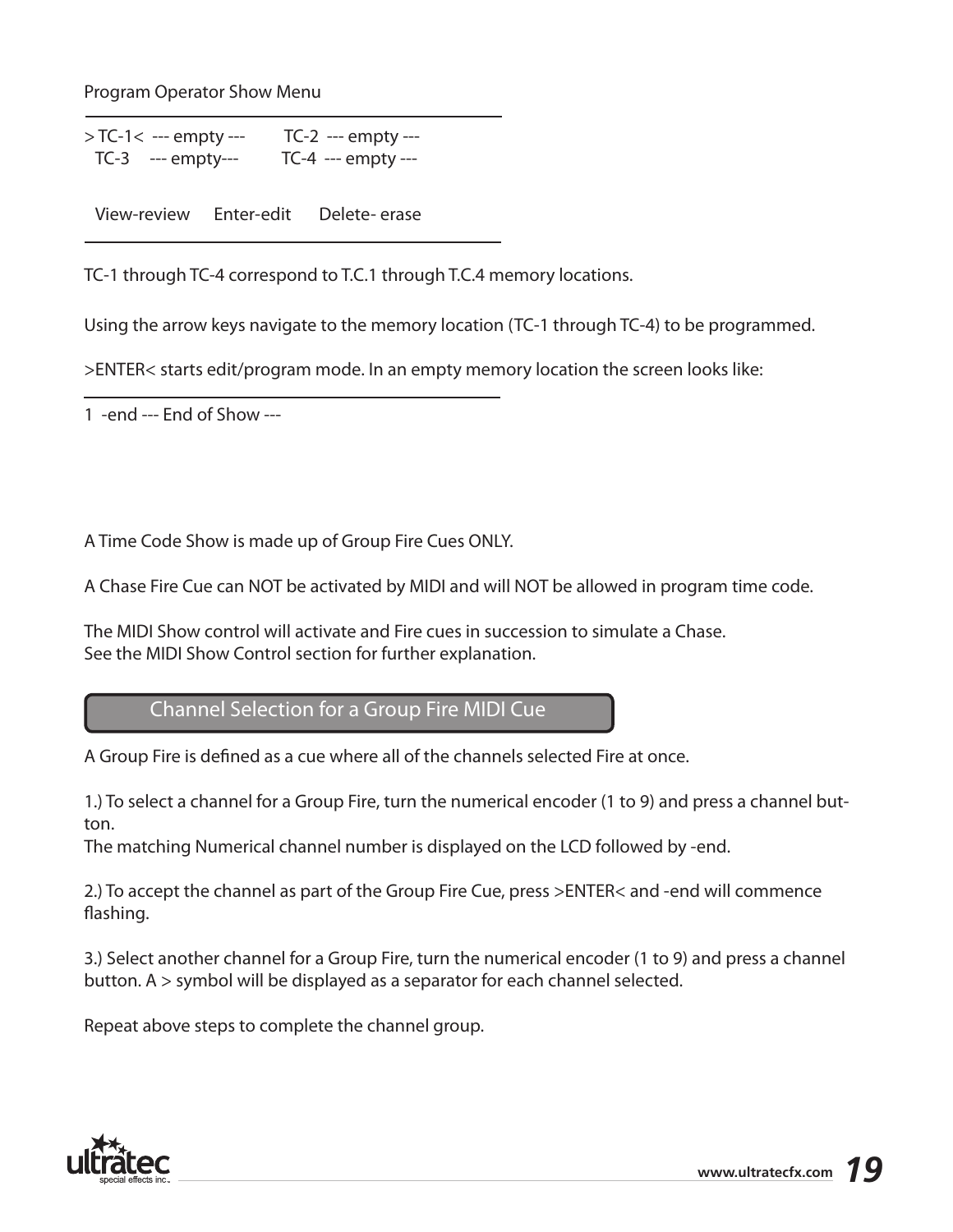**Notes** The Program will only accept 1 channel number at a time. A channel selection must be followed by >ENTER< . Channel numbers can be entered in any order (out of sequence). A sample group channel selection appears as follows

1 208>109>415>211>115>102>711>206E-end

To enter this line as Cue # 1 press the down arrow. The LCD now displays

1 208>109>415>211>115>102>711>206E 2 -end --- End of Show ---

If the channel selections are not correct, press the arrow keys to highlight the incorrect entry. Then press the >DELETE< key. The >DELETE< key will erase a channel number and the symbol (> + or E) that follows .

Note that channel selections can be duplicated in the same Cue. The program will assemble the channel list properly during storage.

If channel selections are repeated in subsequent Cues, the controller will attempt to Fire the repeated channels in RUN Mode.

### Storing Shows and Editing

A completed show must be stored in memory to be recalled in RUN mode to be fired. To store an operator show, press the >HOME< key, then the Program Exit Menu appears.

Program Exit Menu:

 Halting Edit of Show: TC\_1 Enter - Save and Exit Delete - Exit without saving Home - Continue Edit

Press >ENTER< key to Save and Exit. (Bring up the Program Operator Show Menu) Press >DELETE< key to Exit without saving. (Bring up the Program Operator Show Menu) Press >HOME< Continue edit. (Returns to the show memory location being programmed)

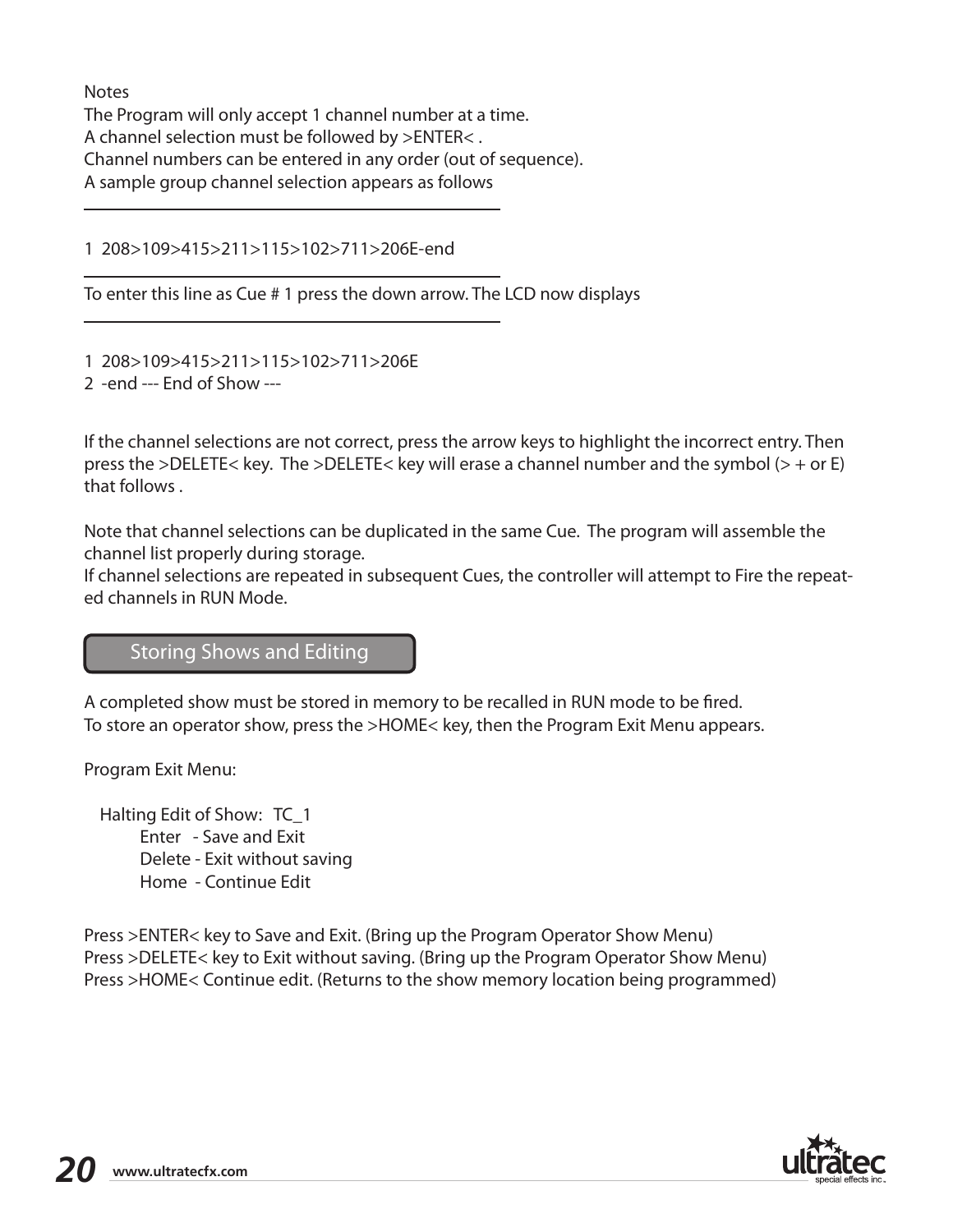Editing a programmed memory location can be done at the Program Operator Show Menu by highlighting the memory location and pressing the >ENTER< key to bring up the contents of that memory location.

Use the arrow keys to highlght the cues to be edited. Use the >DELETE< key to remove incorrect channel.

To add a channel, use the arrow keys to highlight the channel following the channel to be inserted. Select the channel to be inserted as you normally would using the encoder and channel select buttons.

### Time Code Run Mode

To recall and run a programmed show, At the Main Menu select:

\*RUN TIME CODE SHOW\* Press >START<

This prompt appears

RUN A PREVIOUSLY PROGRAMMED SHOW BY RECALLING ANY OF THE OP PROGRAMS

Select the programmed memory keys to be loaded by selecting a key from T.C.1 through T.C.4.

Note that the >Mem.1< keys will not respond in Run Time Code Show.

This prompt appears

RUN OPERATOR X MEMORY SHOW ARE YOU SURE? PRESS >DELETE< TO CANCEL PRESS >ENTER< TO CONFIRM

Pressing >ENTER< will load the selected Show from memory. The LCD displays READY FOR TIME CODE.

The Operator can return to HOME only from the MEMORY SHOW COMPLETE screen. To return HOME the operator must use the Arrow DOWN key to get to the end of the show before returning HOME. This feature prevents the unintended aborting of a show by way of an errant or mistaken key press during Run time.

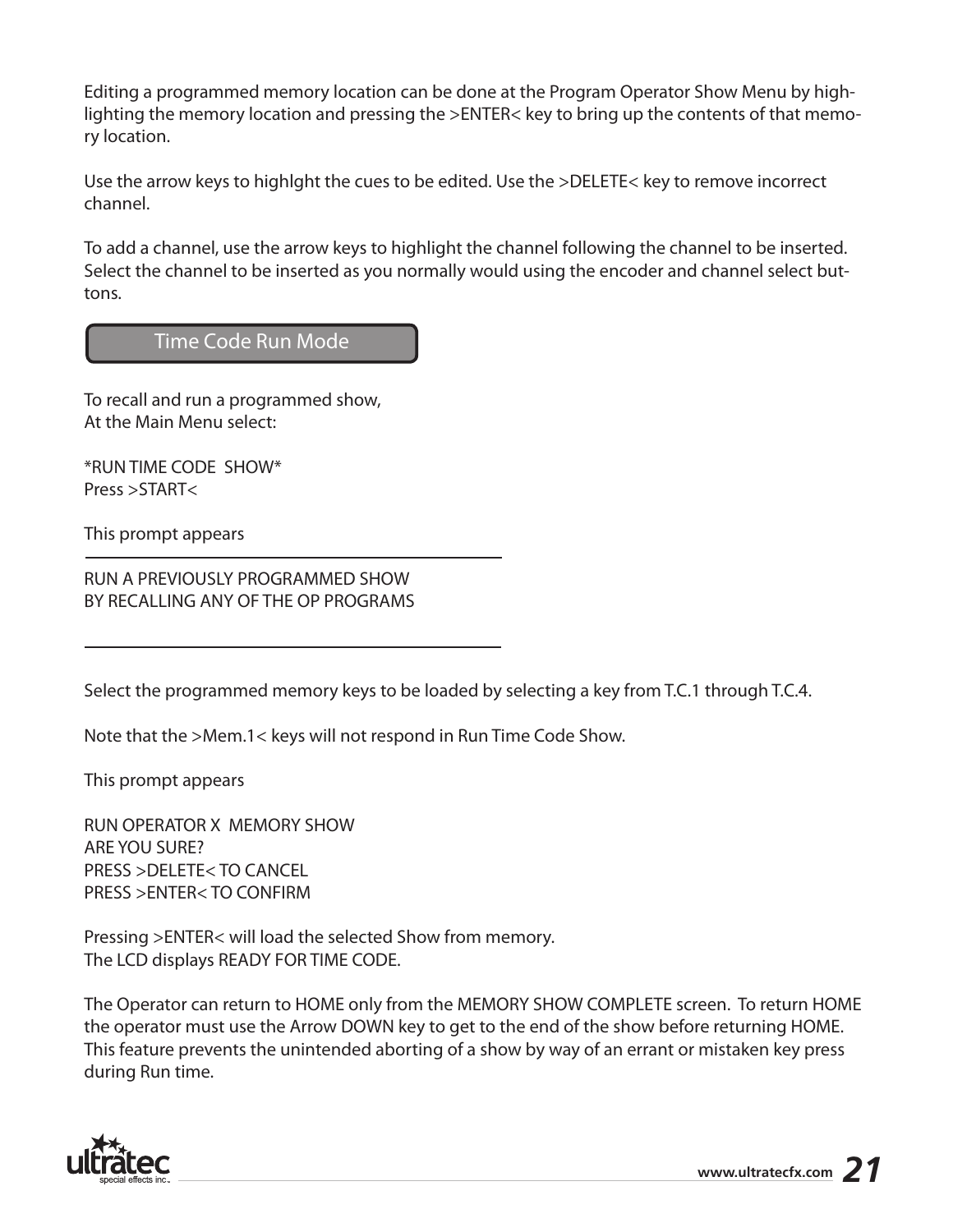MIDI Show Control - Time Code Operation

A controller equipped with the MIDI circuit board will respond to the command of an external Show Control synchronization system. Any system that will generate standard MIDI commands will operate the controller.

A Time Code Show can ONLY be stored to, and recalled from, the four TC MEM location.

The numerical sequence of the Cues is pre-mapped to standard MIDI commands. (NOTE ON). The MIDI channel commands out of the Show Control System must match the Controller MIDI channel.

#### MIDI Standards

Since MIDI standards vary from different manufacturers and documentation, the Airburst Controller MIDI code uses the following conventions;

- There are 128 MIDI notes, lowest to highest.
- The Airburst MIDI control module will number the notes 1 to 128, lowest to highest.
- The 99 available Cues are mapped 1 to 99 to the first 99 MIDI notes, lowest to highest
- There are 16 MIDI channels
- The MIDI controller numbers the channels 1 to 16.
- When synced to an external MIDI Show Control system, MIDI Note On 1 (lowest note) plus the correct MIDI channel will upload Cue 1 from the Airburst controller to the slaves.
- Cues can be loaded and fired in any order (out of sequence) by sending the corresponding MIDI Note On command.
- MIDI Notes must include a velocity of Hex 7F
- MIDI note On 127 (second highest) plus the correct MIDI channel, will FIRE the most recent uploaded Cue, displayed on the TOP LINE of the LCD display.

The Cue on the TOP LINE of the LCD is ALWAYS the Cue that will be Fired.

The FIRE command is routed through an external Positive Enable device (Pickle) which must be activated.

#### Manufacturer Standards

- Some manufacturers use 0 to 127 as the 128 note numbers.
- Some manufacturers use C-2 as the lowest note in music notation
- Some manufacturers use C-0 as the lowest note in musical notation.
- Some manufacturers use 0 to 15 as MIDI channel numbers.
- Be certain of the manufacturer's standards when programming an external MIDI control device. The commands must match the Airburst conventions.

### Midi Input Data for Firing Control

The MIDI data input consists of a string of serial bits. For Ultratec equipment only basic control data is required. The unit comes preset to MIDI channel 2. Internal dip switched can be changed to select channels 2-16. MIDI channel 1 is not available. Typical MIDI devices generate notes from C-2 through G8. The assignment of the octave designations is not fixed only middle C is defined as data 60 but could be any octave number.

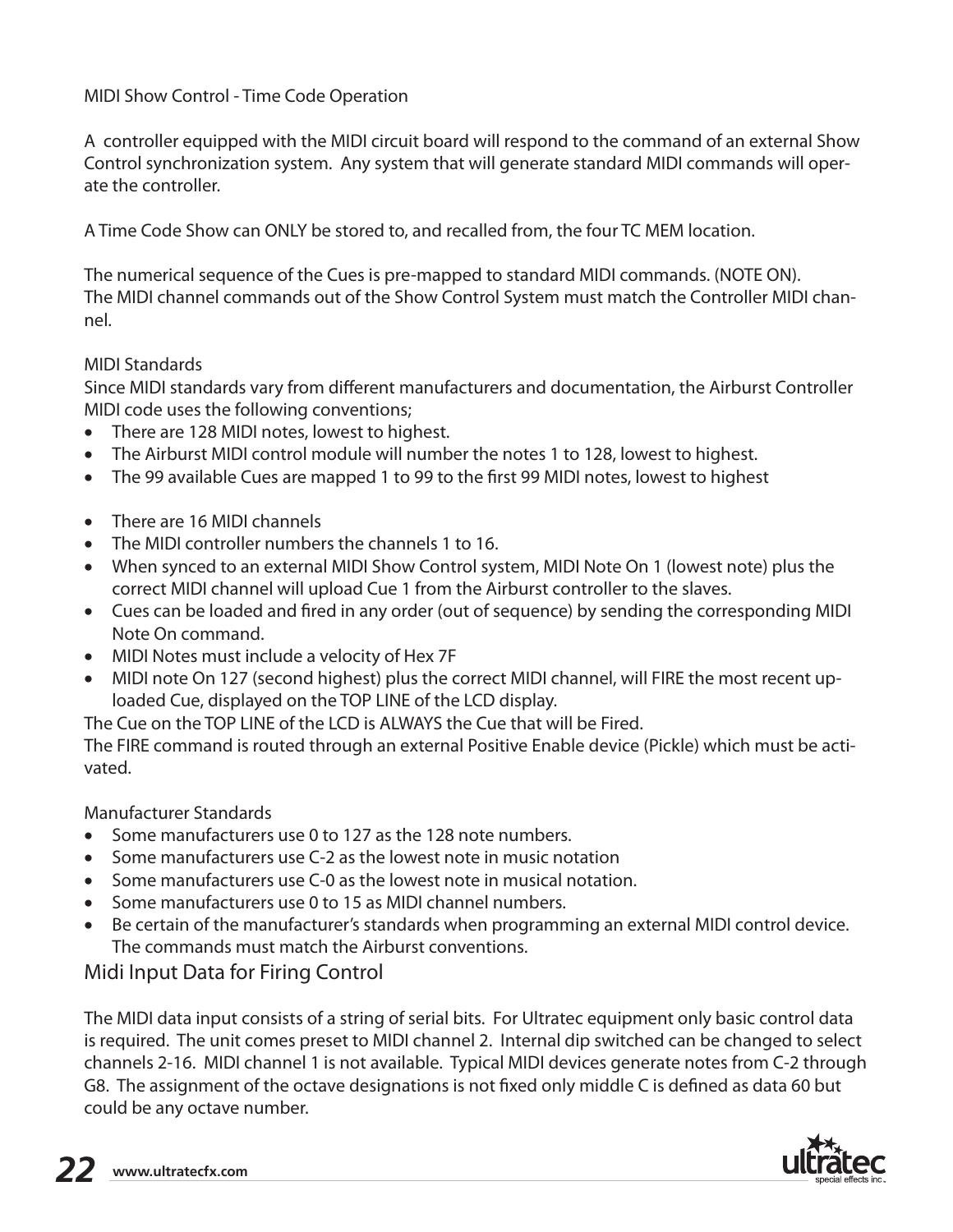The 91 represents a "note on" command on channel 2. The 00 would call for note "C-2" with a velocity of 7F. Ultratec equipment required the velocity data of (hex 7F) 127. If the data sent was "91 00 7F" a controller set to channel 2 would load "cue 1". The cue requested = the decimal value of the note  $+1$ . Cues  $1 - 99 = (hex) 00 - 62$ .

The fire command is sent as note F# 8 this is hex 7E (126). For a controller on channel 2 the sequence would be "91 7E 7F". The fire command fires the active cue and causes the next sequential cue to load. This would allow the user to fire the show without issuing "load cue" commands if the cues were suquential. By using sequential firing; cues can be fired at a faster rate than the load - fire method.

#### Load & Fire Sequential Fire 91 00 7F load cue 1 91 07 7F load cue 8

91 7E 7F fire cue 1 91 7E 7F fire cue 8 91 4F 7F load cue 80 91 7E 7F fire cue 9 91 7E 7F fire cue 80 91 7E 7F fire cue 10 91 2C 7F load cue 45 91 7E 7F fire cue 11 91 7E 7F fire cue 45

| Octave | $-2$           |                | $-1$ |                | 0   |     | $\mathbf{1}$ |     | $\overline{2}$ |     | 3   |     | 4   |                | 5   |     | 6   |     | $\overline{7}$ |     | 8   |                |
|--------|----------------|----------------|------|----------------|-----|-----|--------------|-----|----------------|-----|-----|-----|-----|----------------|-----|-----|-----|-----|----------------|-----|-----|----------------|
| Data   | Dec            | hex            | Dec  | hex            | Dec | hex | Dec          | hex | Dec            | hex | Dec | hex | Dec | hex            | Dec | hex | Dec | hex | Dec            | hex | Dec | hex            |
| C      | 0              | 0              | 12   | 0 <sub>C</sub> | 24  | 18  | 36           | 24  | 48             | 30  | 60  | 3C  | 72  | 48             | 84  | 54  | 96  | 60  | 108            | 6C  | 120 | 78             |
| C#     | 1              | 1              | 13   | 0D             | 25  | 19  | 37           | 25  | 49             | 31  | 61  | 3D  | 73  | 49             | 85  | 55  | 97  | 61  | 109            | 6D  | 121 | 79             |
| D      | 2              | 2              | 14   | 0E             | 26  | 1A  | 38           | 26  | 50             | 32  | 62  | 3E  | 74  | 4A             | 86  | 56  | 98  | 62  | 110            | 6E  | 122 | 7A             |
| D#     | 3              | 3              | 15   | 0F             | 27  | 1B  | 39           | 27  | 51             | 33  | 63  | 3F  | 75  | 4 <sub>B</sub> | 87  | 57  | 99  | 63  | 111            | 6F  | 123 | 7 <sub>B</sub> |
| E      | 4              | 4              | 16   | 10             | 28  | 1C  | 40           | 28  | 52             | 34  | 64  | 40  | 76  | 4C             | 88  | 58  | 100 | 64  | 112            | 70  | 124 | 7C             |
| F      | 5              | 5              | 17   | 11             | 29  | 1D  | 41           | 29  | 53             | 35  | 65  | 41  | 77  | 4D             | 89  | 59  | 101 | 65  | 113            | 71  | 125 | 7D             |
| F#     | 6              | 9              | 18   | 12             | 30  | 1E  | 42           | 2A  | 54             | 36  | 66  | 42  | 78  | 4E             | 90  | 5A  | 102 | 66  | 114            | 72  | 126 | 7E             |
| G      | $\overline{7}$ | 6              | 19   | 13             | 31  | 1F  | 43           | 2B  | 55             | 37  | 67  | 43  | 79  | 4F             | 91  | 5B  | 103 | 67  | 115            | 73  | 127 | 7F             |
| G#     | 8              | 8              | 20   | 14             | 32  | 20  | 44           | 2C  | 56             | 38  | 68  | 44  | 80  | 50             | 92  | 5C  | 104 | 68  | 116            | 74  |     |                |
| Α      | 9              | 9              | 21   | 15             | 33  | 21  | 45           | 2D  | 57             | 39  | 69  | 45  | 81  | 51             | 93  | 5D  | 105 | 69  | 117            | 75  |     |                |
| A#     | 10             | 0A             | 22   | 16             | 34  | 22  | 46           | 2E  | 58             | 3A  | 70  | 46  | 82  | 52             | 94  | 5E  | 106 | 6A  | 118            | 76  |     |                |
| B      | 11             | 0 <sub>B</sub> | 23   | 17             | 35  | 23  | 47           | 2F  | 59             | 3B  | 71  | 47  | 83  | 53             | 95  | 5F  | 107 | 6B  | 119            | 77  |     |                |

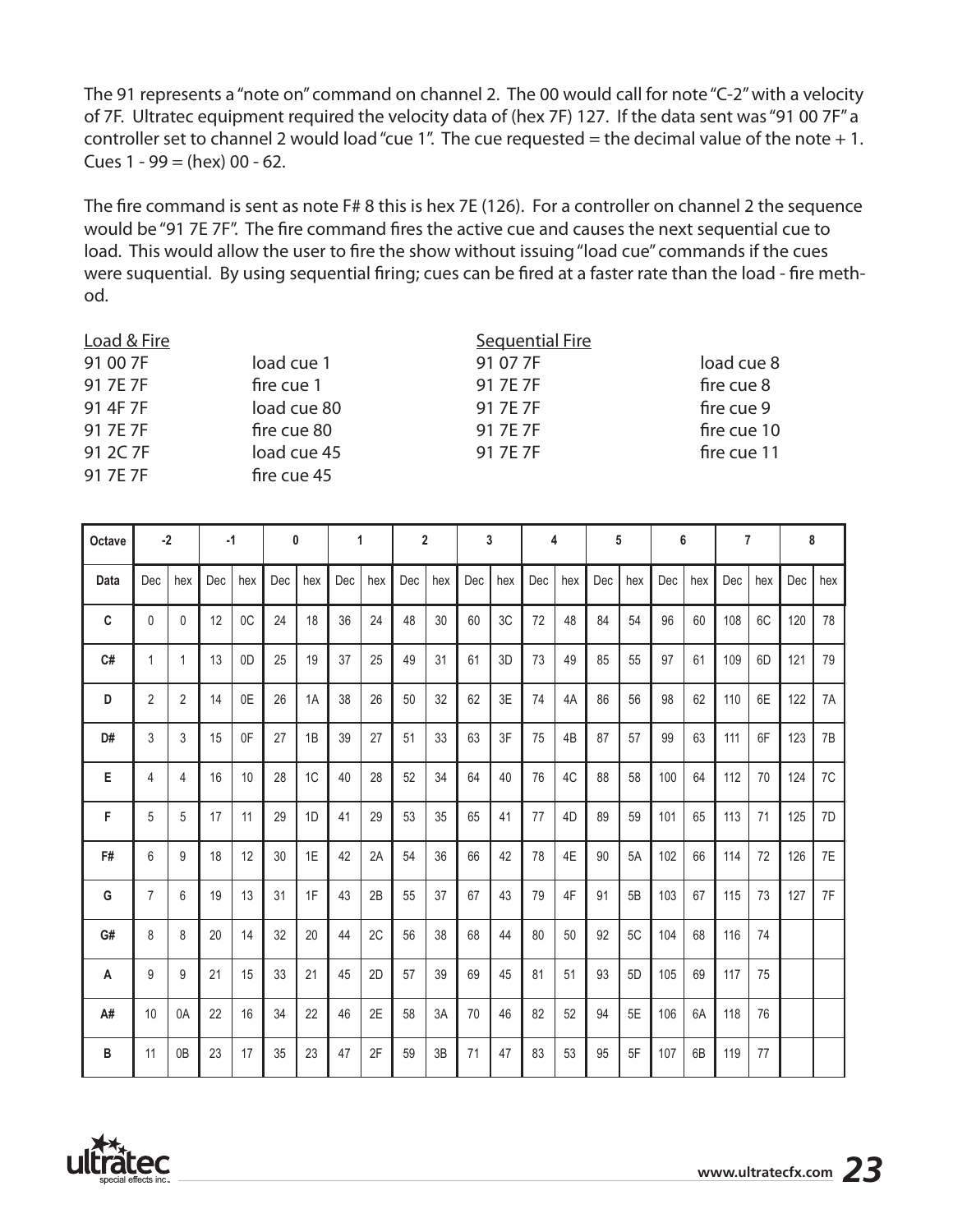### Run a Time Code Show with External MIDI Control

At the Home Screen select

\*RUN TIME CODE SHOW\* Press >START<

This prompt appears RECALL A PRE PROGRAMMED SHOW BY SELECTING ANY OF THE MEMORY LOCATIONS

When one of the >T.C. MEM< keys is pressed the operator will be prompted to confirm the choice. Note that the >MEM< keys will not respond in Run Time Code Show.

RUN TIME CODE SHOW # ? PRESS >ENTER< TO CONFIRM PRESS >DELETE< TO CANCEL

Pressing >ENTER< will load the selected Show from memory. The LCD displays READY FOR TIME CODE Note that recalling a blank memory location will return the END OF MEMORY SHOW message.

Use the ARROW keys to review the cue information before the Time code is received. The cues will be displayed One cue per line on all 4 lines.

#### \*\*\*\*\*VERY IMPORTANT\*\*\*\*\*\*\*

The controller will FIRE the CUE displayed on the TOP LINE of the LCD screen. The FIRE button will be LIVE if all the safety features are disengaged. Make certain the controller is in SAFE mode while reviewing cue information.

The external MIDI Show Control system sends MIDI commands to the Controller through a standard MIDI cable (5-pin DIN).

The controller responds to standard MIDI commands as follows.

MIDI Note On

Note On 1 (lowest MIDI note) will upload Time Code Show Cue#1 to the slaves.

The LCD display will show Cue 1 on the Top Line, followed by the next 3 Cues in numerical order. Note On 2 (second lowest MIDI note) will upload Cue # 2 etc, with the next three cues in numerical order.

The Cue numbers are directly mapped to MIDI Note On numbers.

The Airburst controller will respond to the MIDI Note On commands in any order.

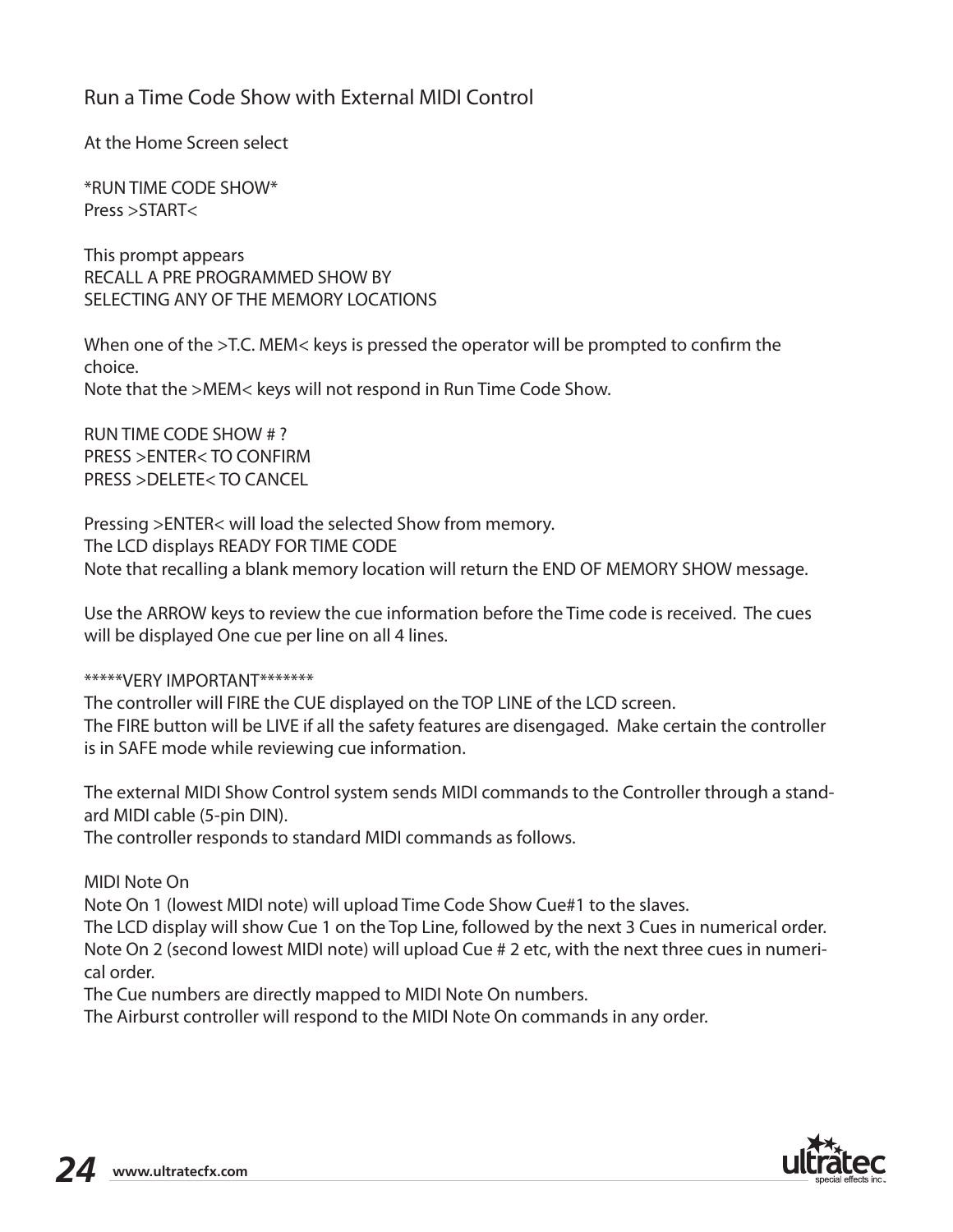The LCD displays the Cue number called for by the show control on the TOP Line, followed by the next 3 cues in numerical sequence.

The TOP LINE of the LCD will always be the Cue that will be fired.

MIDI Note On 127 (second Highest) is the Fire Command.

This Fire Command is routed through an external Positive Enable switch.

Should the operator release the positive enable and abort the Fire command, the FIRE button on the controller will still be live and available for manual fire if desired.

Example

Live performers have not cleared their marks. The Cue is aborted. (not fired by show control).

The performers are then cleared and the Operator wants to Fire the Cue Manually.

He must do so before a new Cue command (MIDI note on #) is received by the controller.

The Cue on the TOP LINE of the LCD is ALWAYS the Cue that will Fire.

An uploaded Cue (TOP LINE of LCD) is replaced by a new Cue whenever a new MIDI Note On command is received, regardless of the previous Cue being Fired or not.

For example - The controller receives MIDI note on 2 and uploads Cue # 2.(TOP LINE of LCD).

The operator releases the Positive Enable after Cue 2 has been uploaded to the remotes. When the FIRE command is received (MIDI note on 127) Cue 2 will NOT Fire.

10 seconds later the controller receives MIDI Note On 4.

The controller will replace Cue 2 with Cue 4 (TOP LINE of LCD) and upload Cue 4 data to the remotes.

When the Fire command (Note On 127) is received, (positive enable ON), Cue 4 Fires.

### MIDI Channel

The Airburst controller can be set to respond to any ONE of the 16 MIDI channels.

Be sure the MIDI channel of the controller matches the MIDI channel sent by the external MIDI show control device.

If the channels do not match, the Airburst controller will not respond.

Multiple Airburst controllers can be used in the same production by addressing the controllers to different MIDI channels.

ALL other MIDI commands are ignored by the Airburst controller.

### SMPTE and MIDI Timing

SMPTE

Many Show Control systems derive their timing from SMPTE time code information. This information is then translated into MIDI commands. SMPTE time code is divided into Hours-Minutes-Seconds-Frames

The Frame rate is selectable. The two most common frames rates are described below.

Frames is the smallest unit of time in SMPTE code and concerns the Airburst controller communication timing as follows.

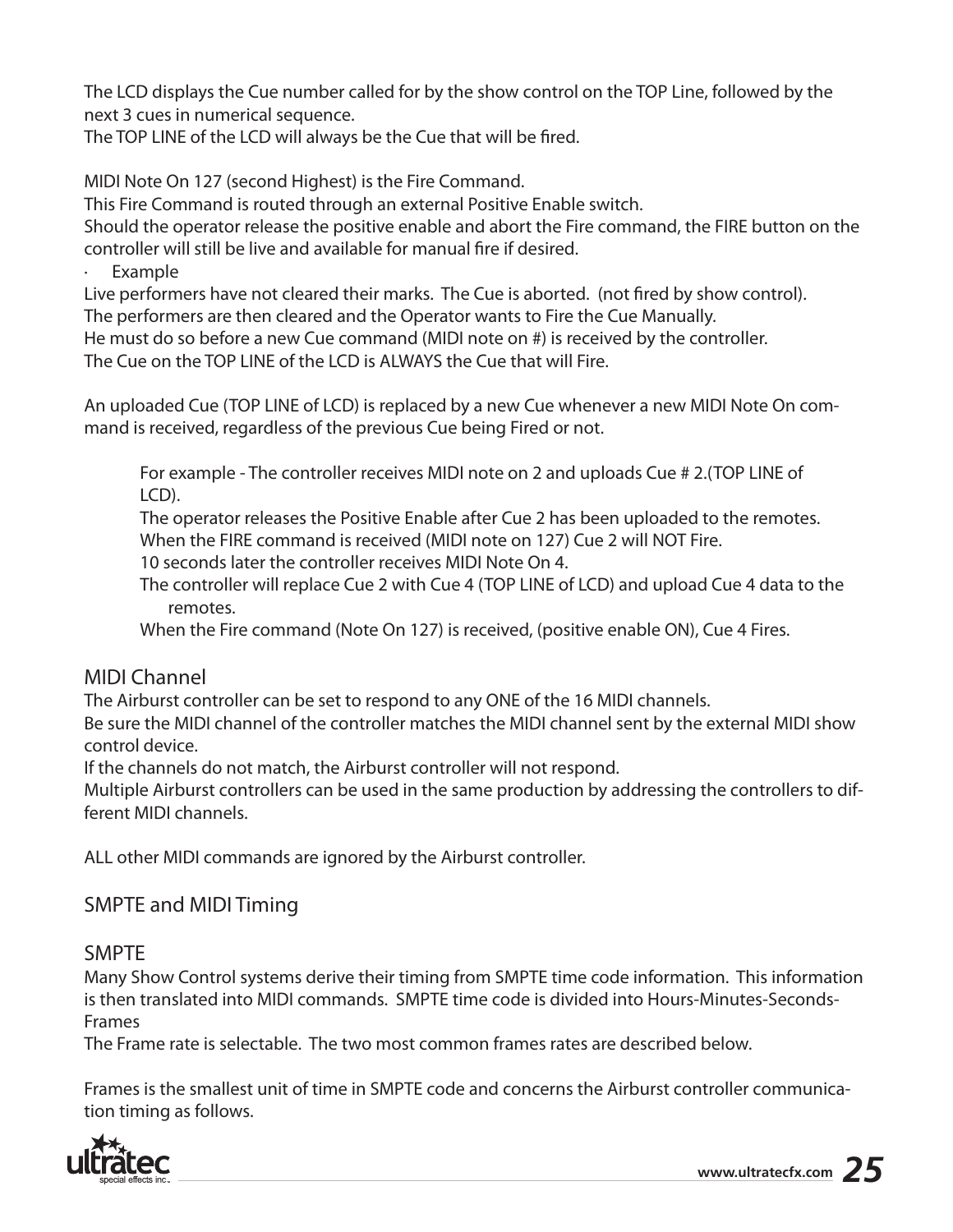The Airburst controller needs a certain (Very short) amount of time to communicate with the slaves. Therefore the controller needs to have time to upload firing information to the slaves before they can be fired. The minimum timing set out in the Airburst system is 150 milliseconds.

If SMPTE time code is used as the source and the rate of the SMPTE code is 30 frames per second, one frame is equal to 33 milliseconds. It will be necessary to upload a cue to the slaves a minimum of 25 frames prior to the Fire command being engaged. Sequential firing can occur with 5 frames between events.

If SMPTE time code is used as the source and the rate of the SMPTE code is 24 frames per second, one frame is equal to 41 milliseconds.

It will be necessary to upload a cue to the slaves a minimum of 20 frames prior to the Fire command being engaged. Sequential firing can occur with 4 frames between events.

#### MIDI

The time code set out by a MIDI controller is dependant on the tempo of the music. Since the tempo can be varied greatly from passage to passage, there is no simple formula to calculate the timing requirements as with SMPTE.

The Show Control programmer will have to be responsible for ensuring that the minimum real time required by the Airburst controller between Cue upload and Fire (150 milliseconds) is not compromised.

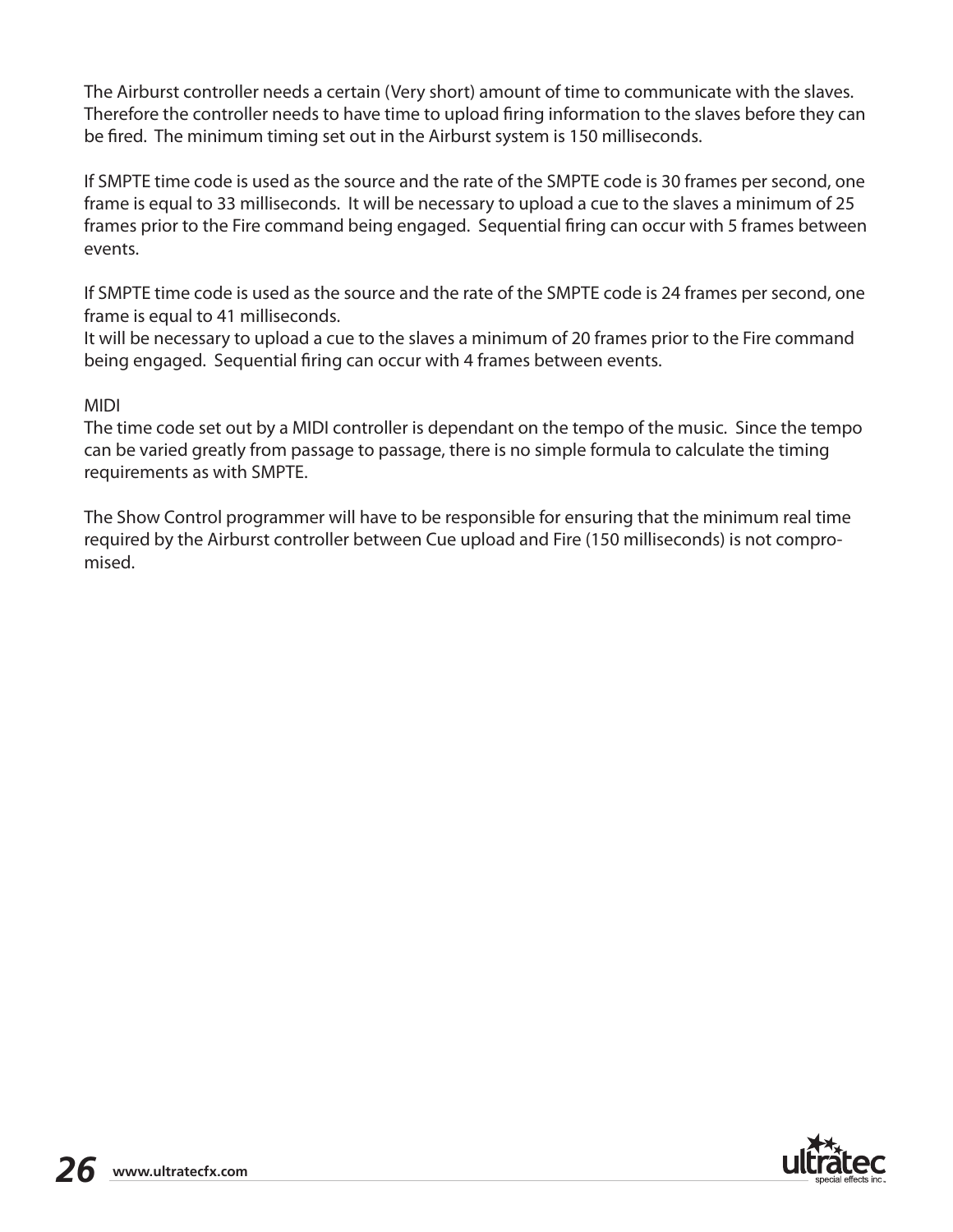### SureFire Digital 16 Channel Slave Module

The SureFire Digital Slave Module has 16 channel output connections, a status monitor section, a soft-power On/Off keyswitch, an Address Encoder and two 5 pin XLR data connectors on the front panel.

### Channel Outputs

The SureFire Digital 16 Channel Slave Module is equipped with standard 3 pin XLR connectors. Alternate connectors and configurations can be specially ordered.



#### Power Keyswitch

The keyswitch shuts down all operating power from the slave unit without the need to access the main power switch on the rear panel. The key can be removed in the 'Off' position for safety.

#### Slave Address Encoder

This push button encoder is used to set the address of the slave from 1 to 9 ('0' is an invalid slave address and does NOT correspond to '0' on the controller display).

The slave must be powered Off then On for the encoder change to be in effect (power On / Off key). The slave address corresponds to the Slave Select Encoder on the controller.

(See the Slave Module Addressing section for further details).

### Status Monitor LEDs

The Green LED indicates power is 'On'.

The Yellow LED indicates That the fault scan is active and there are no faults.

The 16 Red LED's indicate a channel at fault. Remove slave from service until repaired.

Notes

1. Since Firing a channel is similar to a short circuit, the Red LED will flash as it's channel is fired. This is a normal condition and can be used to test show configuration and channel activity without connecting a match or other indicator.

Since an open circuit is also a fault, in the case where the slave power has been turned 'Off' at the controller, all 16 Red LED's will be 'On' since they will all report open circuit (no power).

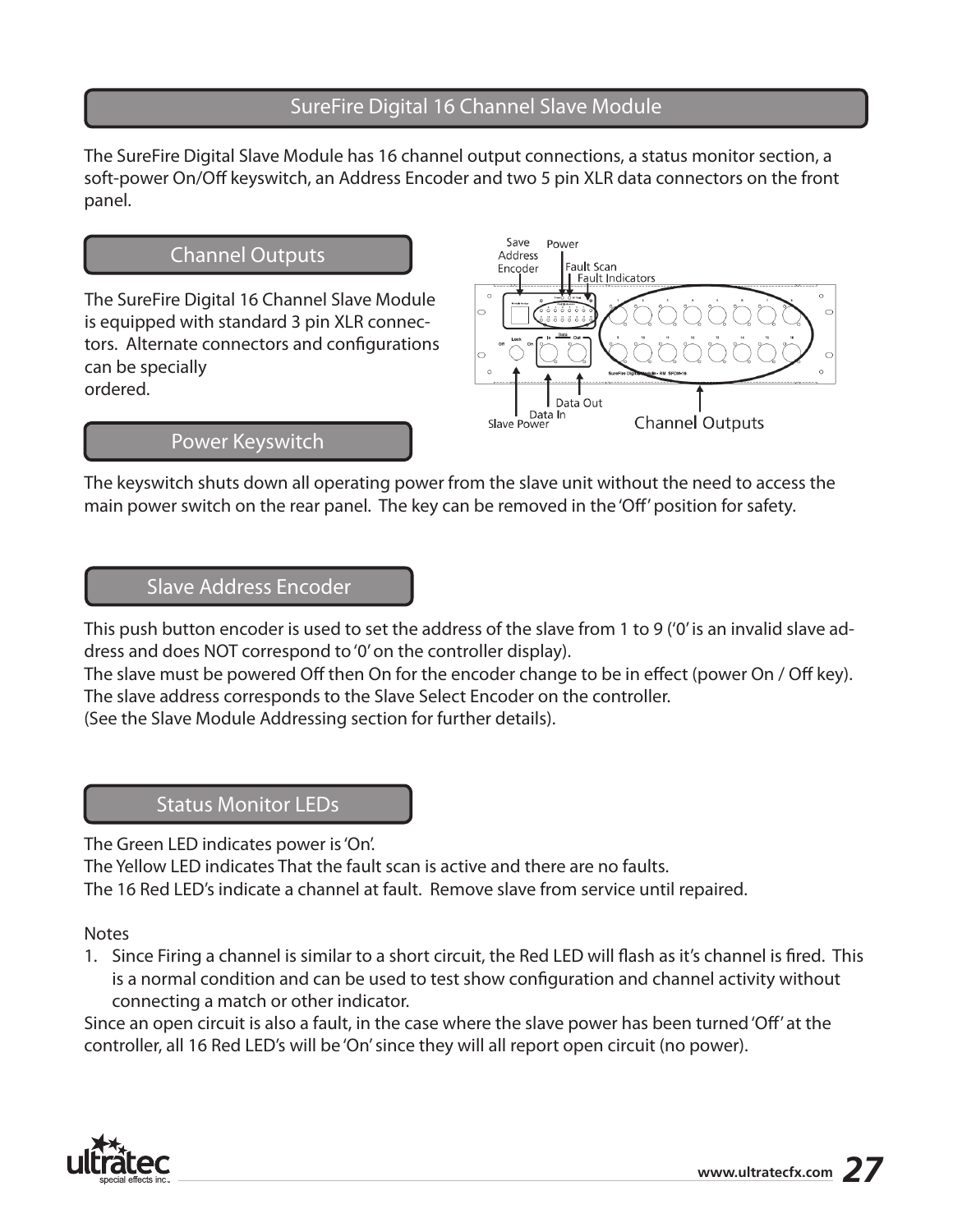#### Data In / Data Out

These are the communications connectors (5 pin XLR). Data In is Male, Data Out is Female. Slaves can be daisy chained in any order on the data line, however the connections must run Out to In to Out to In etc. The data signal is rebroadcast at each remote to improve performance and distance.

### SureFire Digital Airburst Slave Module

The 48 channel Digital Airburst Slave has 16 output connections, a status monitor section, a softpower On/Off keyswitch and two 5 pin XLR data connectors on the front panel.

Channel Outputs

The Digital Airburst Slave is equipped with standard RJ style phone connectors (6 pin). Each connector has 3 circuits grouped (1&2), (3&4), (5&6).

Power Keyswitch

The keyswitch shuts down all operating power from the slave unit without the need to access the main power switch on the rear panel. The key can be removed in the 'Off' position for safety.

#### Slave Address Encoder

48 Channel Slave Modules have encoders mounted on the back panel. The encoders should be set to occupy 3 consecutive numbers (ie. 123 or 234, etc).

### Status Monitor LEDs

The Digital Airburst Slave integrates 3 separate DS-16 circuit boards and monitors the status of each board on a separate LED section.

The 3 Green LED indicates power is 'On' for each board..

The 3 Yellow LED indicates that the fault scan is active and there are no faults at each board.

The 48 Red LED's indicate a channel at fault. Ensure that nothing is connected to this channel output until the fault has been corrected.

**Notes** 

- 1. Since Firing a channel is similar to a short circuit, the Red LED will flash as it's channel is fired. This is a normal condition and can be used to test show configuration and channel activity without connecting a match or other indicator.
- 2. Since an open circuit is also a fault, in the case where the slave power has been turned 'Off' at the controller, all 48 Red LED's will be 'On' since they will all report open circuit (no power).

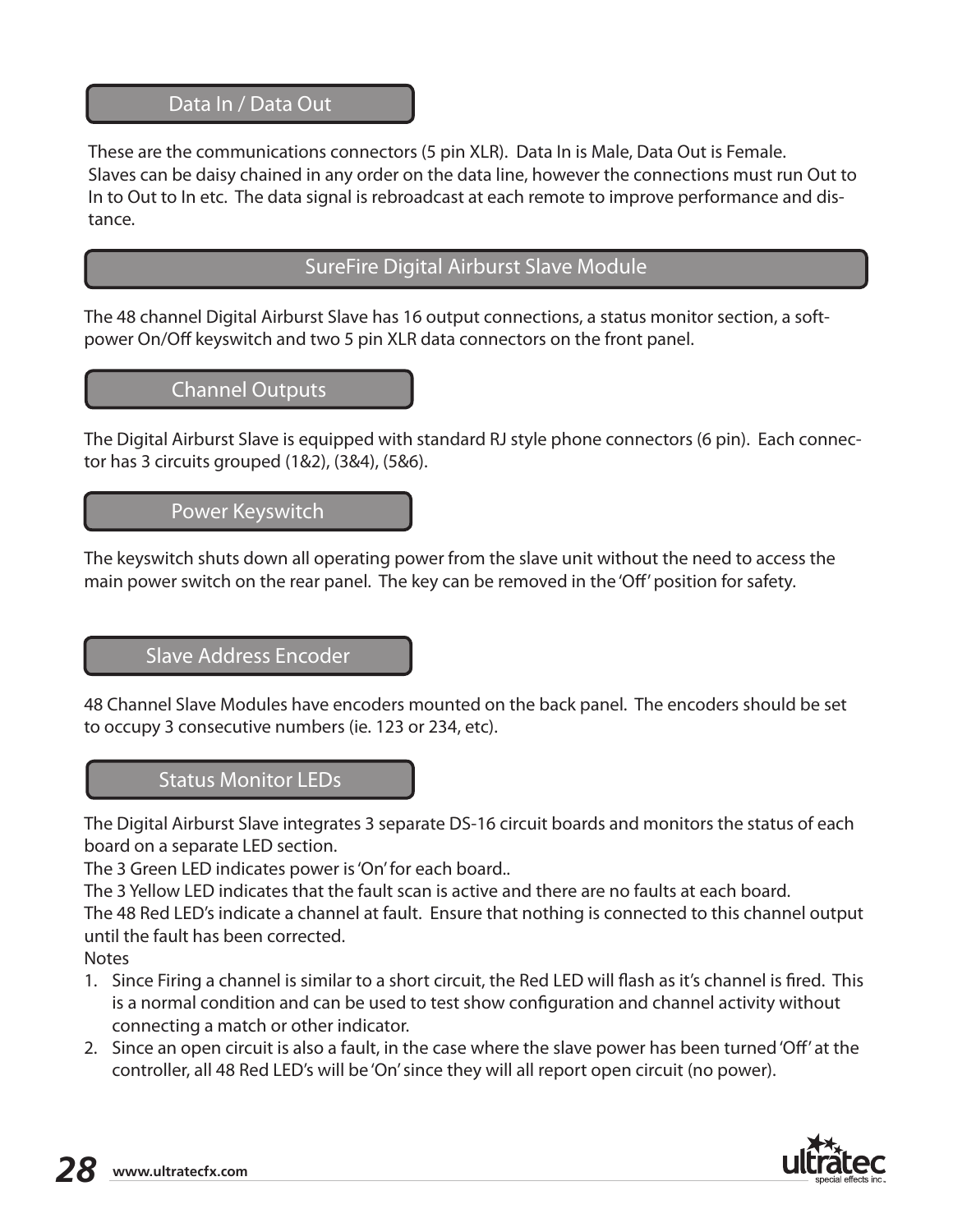#### Data In / Data Out

These are the communications connectors (5 pin XLR). Data In is Male, Data Out is Female. Slaves can be daisy chained in any order on the data line, however the connections must run Out to In to Out to In etc. The data signal is rebroadcast at each remote to improve performance and distance.

### SureFire Digital Slave Module Addressing

16 channel Slave modules have a push-button Encoder on the front panel.

The Encoder sets the slave module address from 1 to 9.

The zero '0' address is invalid.

The 16 channel slave Encoder/Channel number tables are the same as the channel select numbers on the controller.



For Example

A 16-channel slave with the Encoder set to

address '5', co-responds directly to the Digital Controller Encoder setting '5'.

Channel select buttons 1 to 16 and slave channel outputs 1 to 16 will then correspond.

#### Important Note

# **CAUTION!!!**

The slave must be powered down for a change to the Encoder address to take effect. If it is not powered OFF it will remain at it's old address regardless of Encoder setting.

#### Important Note

Slave Modules CANNOT share the same address.

#### For Example

Two slaves with the same address will NOT operate in symmetry, they will return an error.

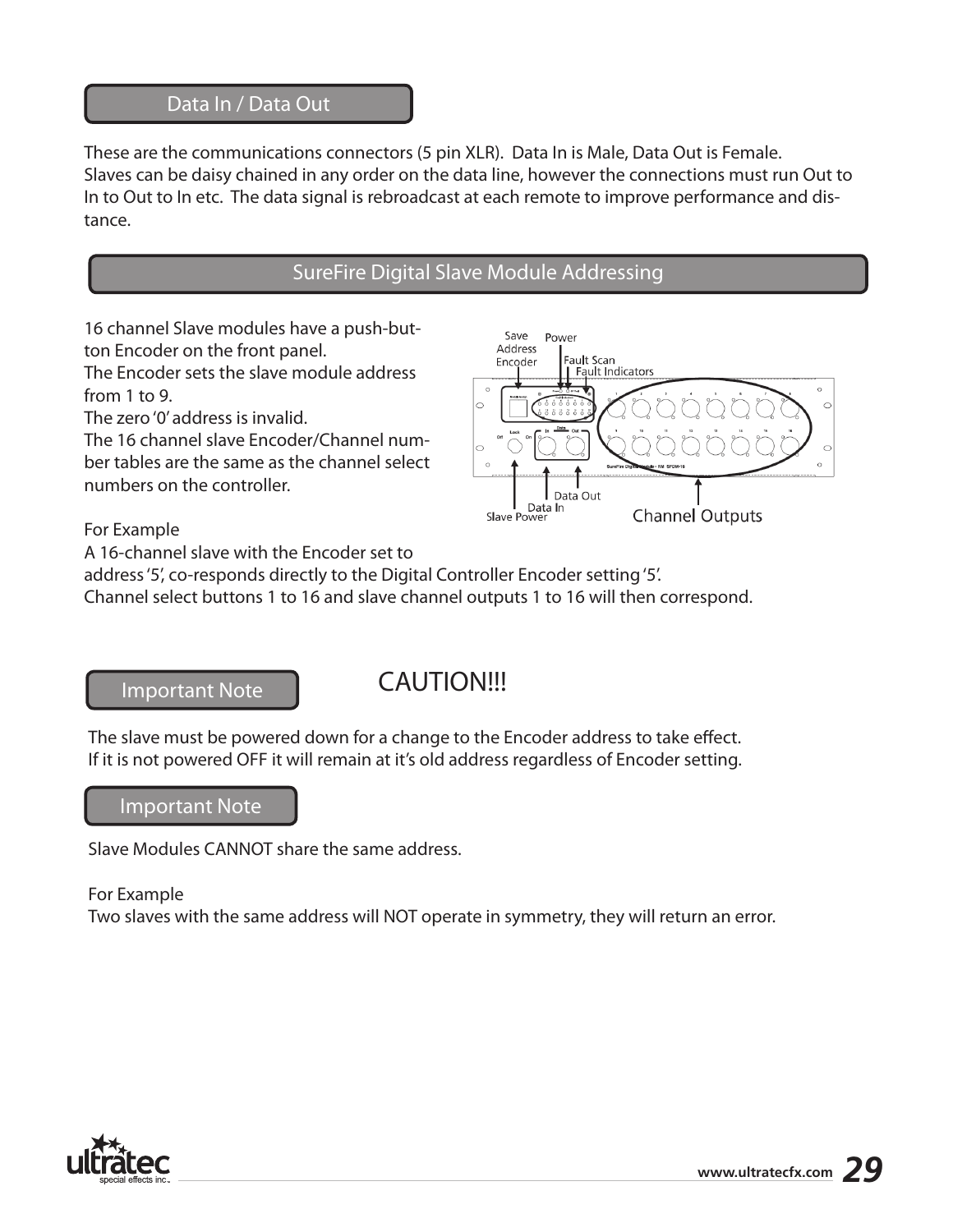### SureFire Digital Airburst Slave Module Addressing

#### Important Note

Airburst 48 channel slave modules should occupy 3 consecutive Encoder numbers. This is selectable by the encoders.

48-channel Airburst slaves and 16-channel slaves can be configured to run from the same controller so long as there is no address conflict.

#### Pyro Logic Controller SureFire Slave Module Safe Field Operation Procedure

Read and familiarize yourself with the operators manuals for these products. If there is something you do not understand about the addressing and operation of the SureFire system, consult qualified personnel.

DO NOT connect ANY pyro devices to the system prior to running the following steps. You run the risk of injury or death to yourself and your co-workers.

- 1. Place all slave modules in position. The system is designed for modules to be placed in close proximity to the pyrotechnic effects to avoid long runs of cable from the channel outputs to the pyro effects or matches.
- 2. In the case of regular effects, keep the modules at least six feet from the effect. Dust and debris from these effects may effect the operation of the slave modules over the long term.
- 3. In the case of 'concussion' effects, place the modules at least 15 feet from the concussion pots. The shock from the concussions can damage the electronics of the module and/or shake the communication or AC connections loose.
- 4. Run all communication and AC cables to the modules.
- 5. Set up the PyroLogic controller.
- 6. Plug all communication cables into the controller.
- 7. With the SAFE/ARM key in the SAFE position and the SLAVE POWER key in the OFF position, recall the show you intend to run.
- 8. All slaves should be powered on and all 16 Red channel LEDs should be lit. The Green Power LED should be lit. The Yellow scan LED should NOT be lit. (See Trouble Shooting).
- 9. From the controller, identify all on line modules by turning the encoder. On-line modules will show all 16 green match LEDs lit when the module select knob is turned to the address of the module.
- 10. Turn the SLAVE POWER key switch 'ON'. Firing and match test current is now applied to all module output channels. This test confirms communication between the controller and all slave modules.
- 11. Investigate each slave for faults. All 16 Red channel LEDs should be off. (If there are any Red channel LEDs still lit, see trouble shooting). The Green Power LED and the Yellow scan LED should be lit. (See Trouble Shooting).